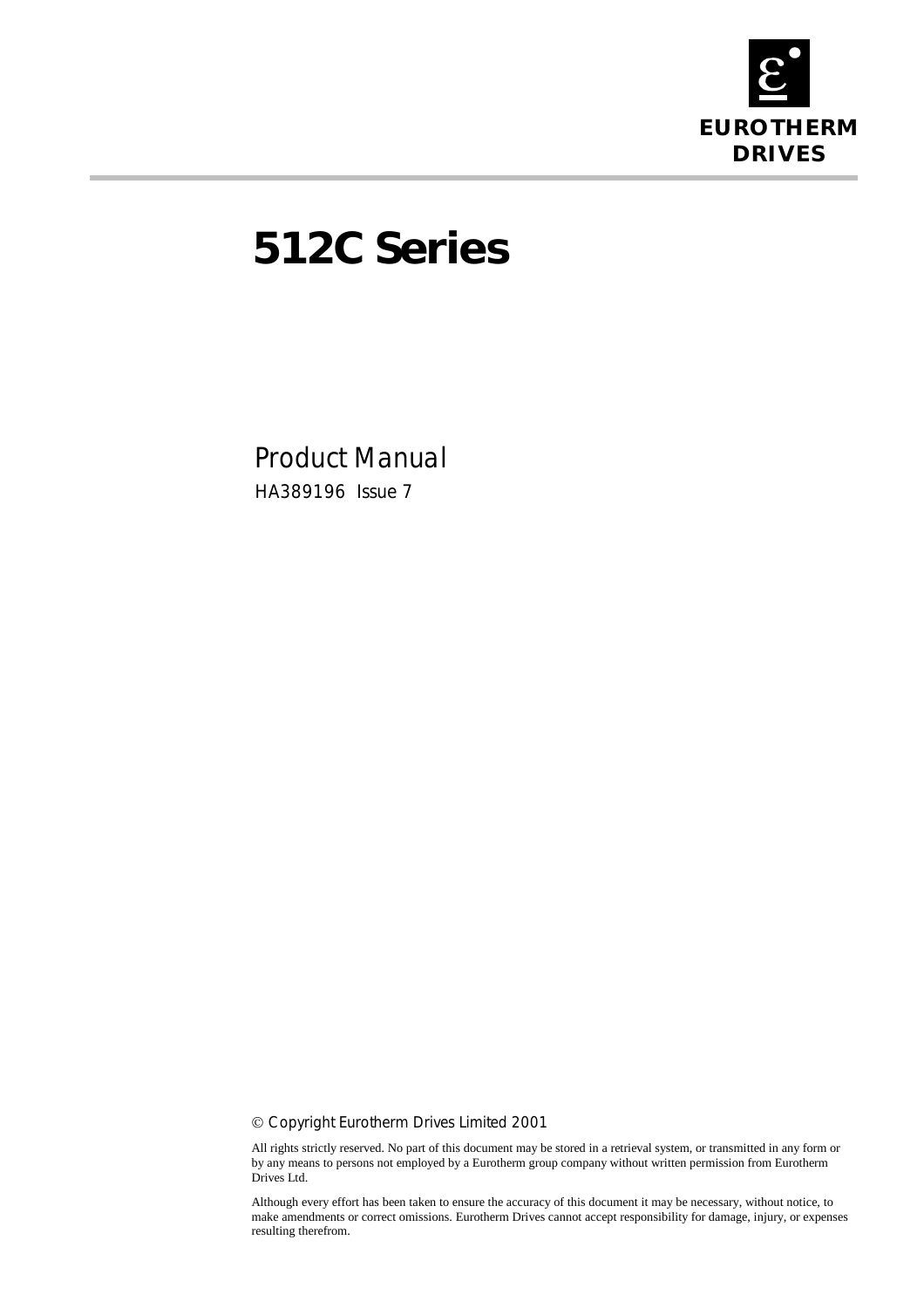# **! Safety Information**

### **Hazards**

#### **WARNING!**

This equipment can endanger life through rotating machinery and high voltages. Failure to observe the following will constitute an ELECTRICAL SHOCK HAZARD.

- The equipment must be **permanently earthed** due to the high earth leakage current.
- The drive motor must be connected to an appropriate safety earth.
- Never perform high voltage resistance checks on the wiring without first disconnecting the drive from the circuit being tested.
- When replacing a drive in an application and before returning to use, it is essential that all user defined parameters for the product's operation are correctly installed.
- This equipment contains electrostatic discharge (ESD) sensitive parts. Observe static control precautions when handling, installing and servicing this product.

**IMPORTANT:** Metal parts may reach a temperature of 90 degrees centigrade in operation.

#### **Application Risk**

The specifications, processes and circuitry described herein are for guidance only and may need to be adapted to the user's specific application.

Eurotherm Drives does not guarantee the suitability of the equipment described in this Manual for individual applications.

#### **Risk Assessment**

Under fault conditions, power loss or other operating conditions not intended, the equipment may not operate as specified. In particular:

- The motor speed may not be controlled
- The direction of rotation of the motor may not be controlled
- The motor may be energised

#### **Guards**

The user must provide guarding and /or additional safety systems to prevent risk of injury and electric shock.

#### **Protective Insulation**

All control and signal terminals are SELV, i.e. protected by double insulation. Ensure all wiring is rated for the highest system voltage.

**Note:** Thermal sensors contained within the motor must be double insulated.

" All exposed metalwork in the Inverter is protected by basic insulation and bonding to a safety earth.

#### **RCDs**

These are not recommended for use with this product but ,where their use is mandatory, only Type B RCDs should be used.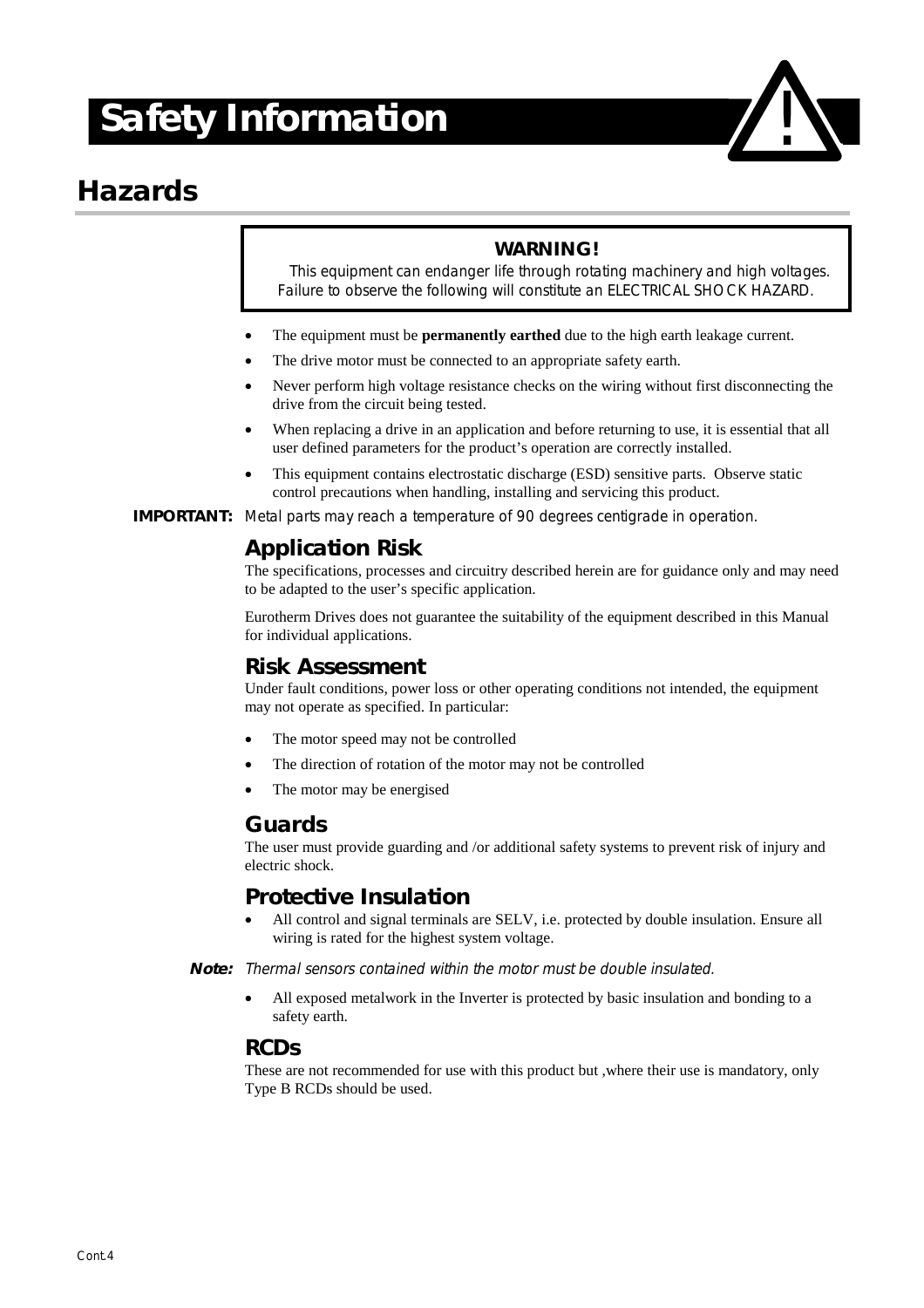# Contents

| <b>Chapter 1 GETTING STARTED</b>          |
|-------------------------------------------|
|                                           |
|                                           |
|                                           |
|                                           |
|                                           |
|                                           |
| Chapter 2 AN OVERVIEW OF THE CONVERTER    |
|                                           |
|                                           |
| <b>Chapter 3 INSTALLING THE CONVERTER</b> |
|                                           |
|                                           |
|                                           |
|                                           |
|                                           |
| <b>Chapter 4 OPERATING THE CONVERTER</b>  |
|                                           |
|                                           |
|                                           |
|                                           |
|                                           |
| $\bullet$                                 |
|                                           |
|                                           |
|                                           |
| $\bullet$                                 |
|                                           |
|                                           |
|                                           |
|                                           |
|                                           |
| $\bullet$                                 |
|                                           |
|                                           |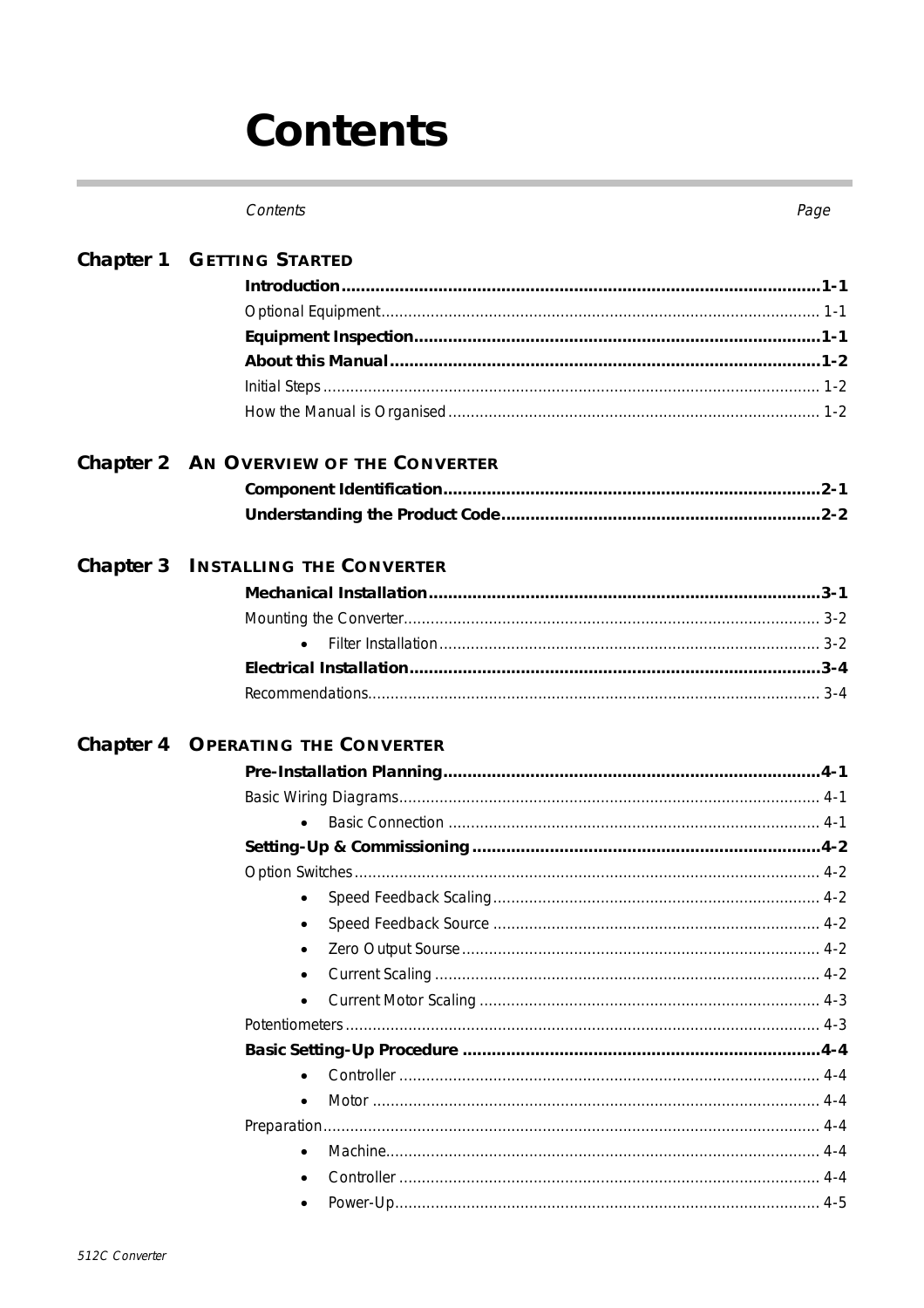# Contents

| Contents                                                                             | Page |
|--------------------------------------------------------------------------------------|------|
| Chapter 5 LED INDICATIONS                                                            |      |
|                                                                                      |      |
| <b>Chapter 6 TERMINAL DESCRIPTIONS</b>                                               |      |
|                                                                                      |      |
|                                                                                      |      |
|                                                                                      |      |
|                                                                                      |      |
| Chapter 7 FAULT FINDING                                                              |      |
|                                                                                      |      |
| <b>Chapter 8 ROUTINE MAINTENANCE AND REPAIR</b>                                      |      |
|                                                                                      |      |
|                                                                                      |      |
|                                                                                      |      |
|                                                                                      |      |
| Chapter 9 REPLACEMENT OF 512 WITH 512C                                               |      |
|                                                                                      |      |
|                                                                                      |      |
| Chapter 10 BLOCK DIAGRAM                                                             |      |
|                                                                                      |      |
| <b>Chapter 11 TECHNICAL SPECIFICATIONS</b>                                           |      |
|                                                                                      |      |
|                                                                                      |      |
|                                                                                      |      |
|                                                                                      |      |
| <b>Chapter 12 CERTIFICATION FOR THE CONVERTER</b>                                    |      |
|                                                                                      |      |
|                                                                                      |      |
| Special Considerations for Installations Requiring Compliance with UL Standards 12-3 |      |
|                                                                                      |      |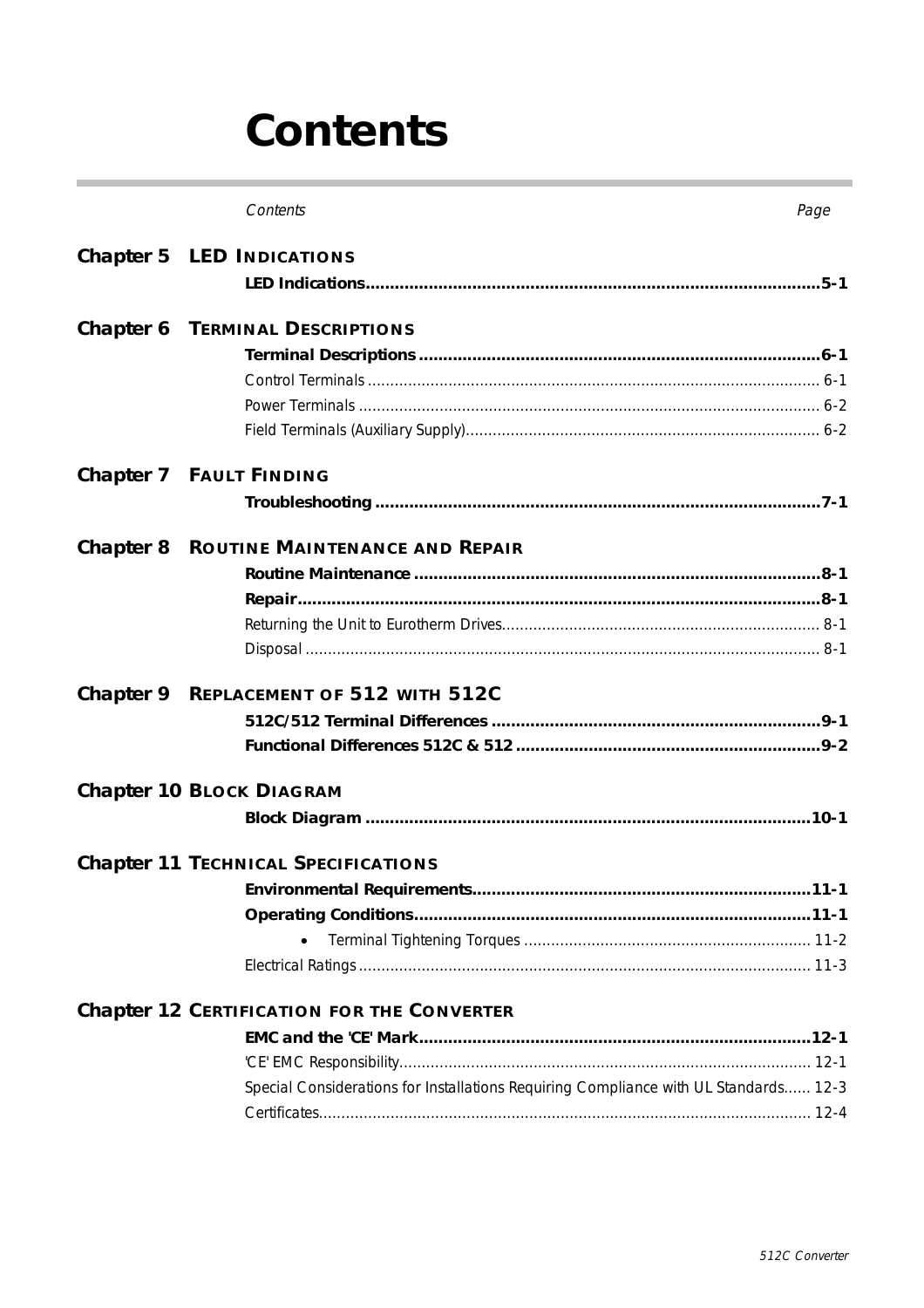# **GETTING STARTED**

### **Introduction**

The 512C converter is intended for use in an Industrial Environment, it should be mounted within an enclosure which provides protection to the converter and the user.

The converter should be permanently earthed at the terminals provided.

The 512C converter is suitable for the control of Permanent Magnet and Shunt Wound DC Motors.

The converters are designed to operate from a single phase ac mains supply in the range of 110Vac to 415Vac at 50 or 60Hz. A simple transformer tap arrangement allows the converter to be programmed to suit the applied voltage.

The Speed of the DC Motor is controlled using a linear closed loop system with a feedback signal from either tachogenerator or armature voltage, the feedback source being switch selectable.

A current loop within the speed loop always ensures that controlled levels of current are applied to the motor, actual levels being scaleable via programmable switches.

Motor protection is provided by a Stall detection circuit which will remove current from the motor after approximately 60 seconds.

Converter protection is provided by a Instantaneous Overcurrent trip circuit overriding control in the event of a Short Circuit.

### **Optional Equipment**

| Item                                                                                                                    | <b>Part Number</b>                     |
|-------------------------------------------------------------------------------------------------------------------------|----------------------------------------|
| UL Compression Lug Kits                                                                                                 | LA389745U016                           |
| See page 12.3 for more information.                                                                                     | LA389745U032                           |
| EMC Installation Guidelines for Modules and Systems<br>A Eurotherm Drives application manual detailing EMC requirements | HA388879                               |
| External AC Supply (RFI) Filter<br>For 512C units without internal filters, on cable runs in excess of 25<br>metres     | Refer to Chapter 3<br>for Part Numbers |
| <b>Fuse Isolator Kit</b><br>High speed semi-conductor fuses are recommended.                                            | See table 11.1 for part<br>numbers.    |

**Table 1-1 Optional Equipment**

### **Equipment Inspection**

- Check for signs of transit damage
- Check the product code on the rating label conforms to your requirement.

If the unit is not being installed immediately, store the unit in a well-ventilated place away from high temperatures, humidity, dust, or metal particles.

Refer to Chapter 2: "An Overview of the Converter" to check the rating label/product code. Refer to Chapter 8: "Routine Maintenance and Repair" for information on returning damaged goods.

Refer to Chapter 11: "Technical Specifications" - Environmental Details for the storage temperature.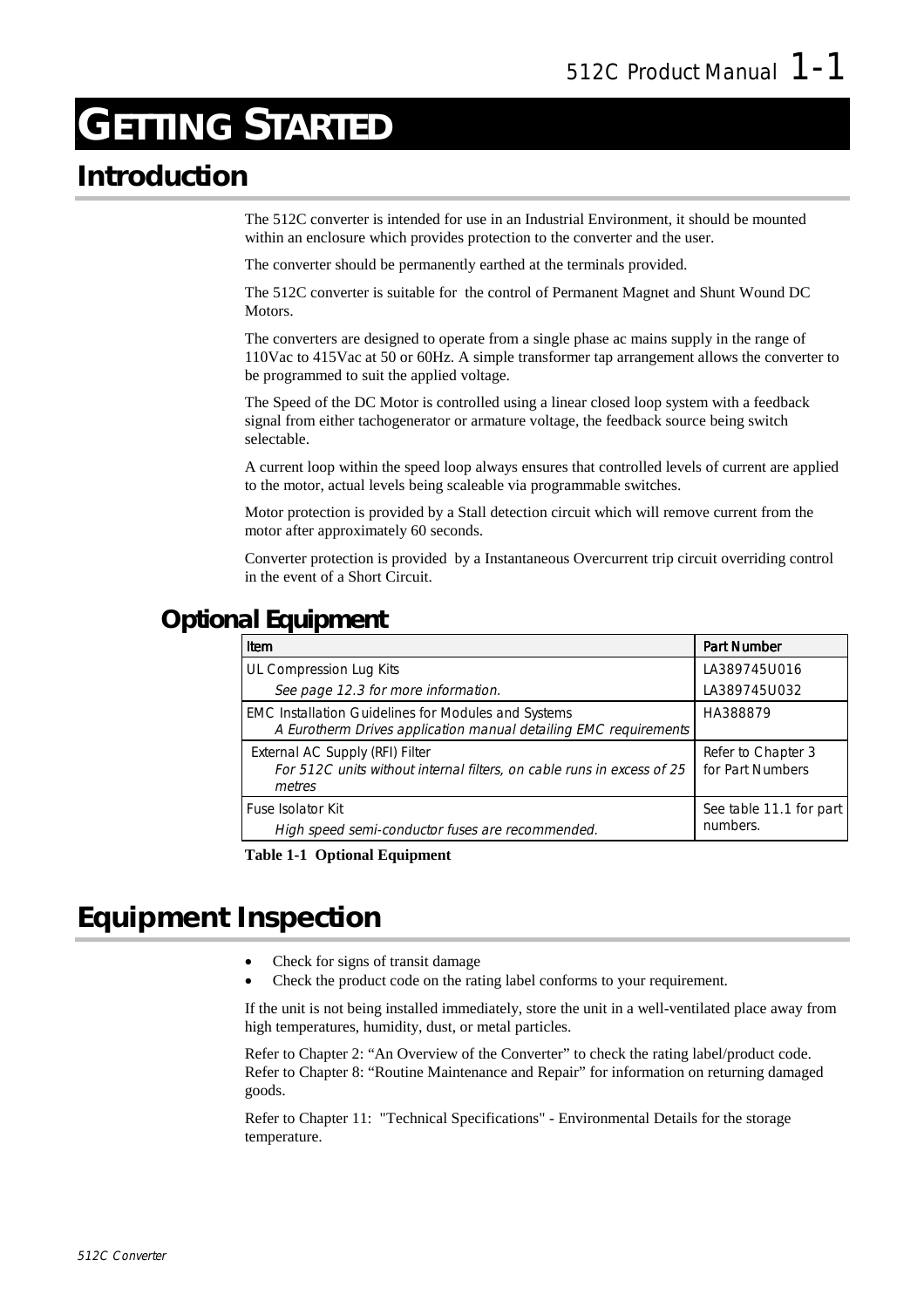## 1-2 512C Product Manual

### **About this Manual**

This manual is intended for use by the installer of the 512C converter. It assumes a reasonable level of understanding in these disciplines.

**Note:** Please read all Safety Information before proceeding with the installation and operation of this unit.

Enter the "Model No" from the rating label into the table at the front of this manual. It is important that you pass this manual on to any new user of this unit.

This manual is for the following models from the 512C Converter Series:

| 512C/04 | 4A DC Full Load Current  |
|---------|--------------------------|
| 512C/08 | 8A DC Full Load Current  |
| 512C/16 | 16A DC Full Load Current |
| 512C/32 | 32A DC Full Load Current |

#### **Initial Steps**

Use the manual to help you plan the following:

#### **Installation**

Know your requirements:

- certification requirements, CE/UL/CUL conformance
- mount in an enclosure
- conformance with local installation requirements
- supply and cabling requirements

#### **How the Manual is Organised**

The manual is divided into chapters and paragraphs. Page numbering restarts with every chapter, i.e. 5-3 is Chapter 5, page 3.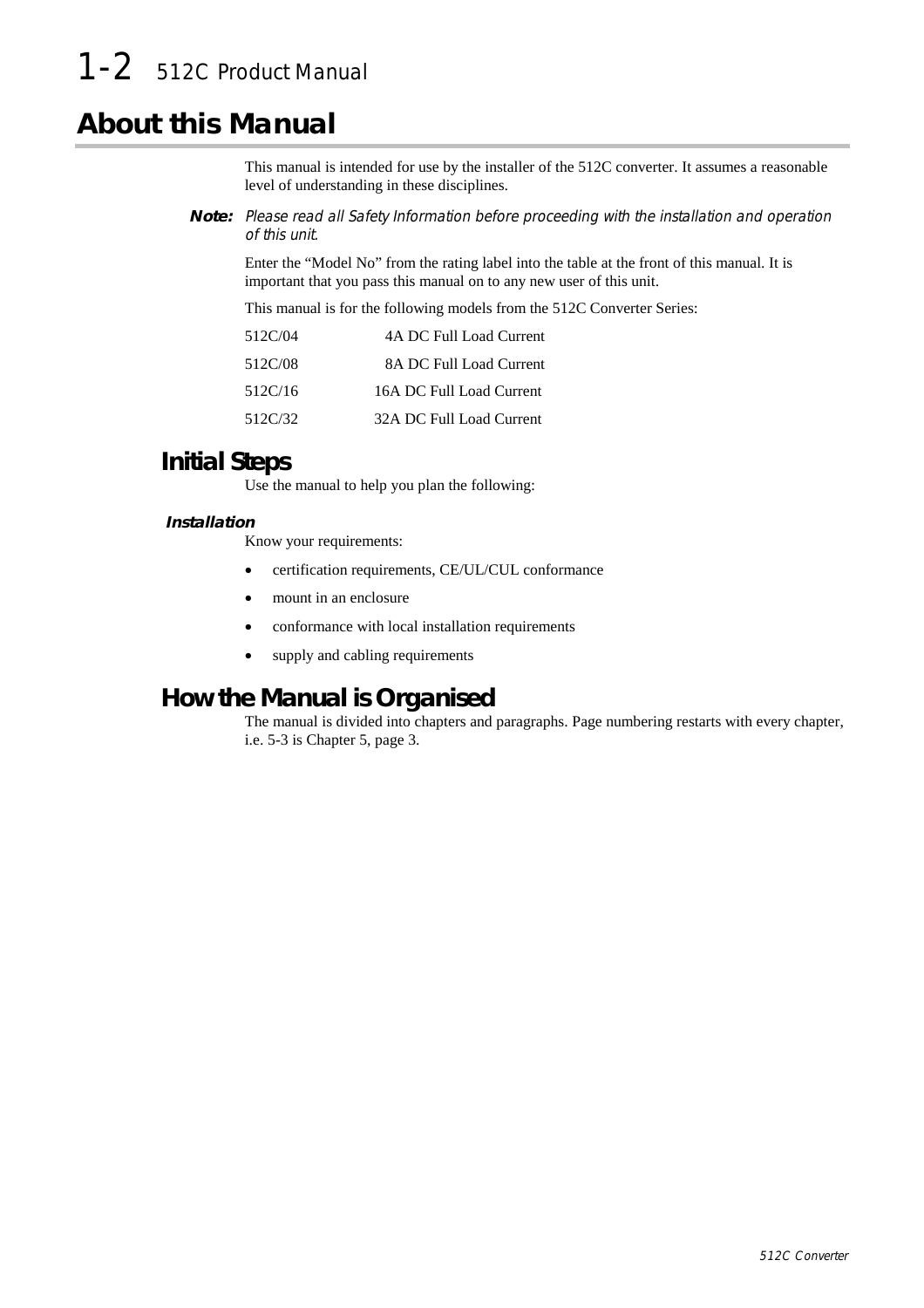# **AN OVERVIEW OF THE CONVERTER**

### **Component Identification**



**Figure 2-1 View of Component Parts**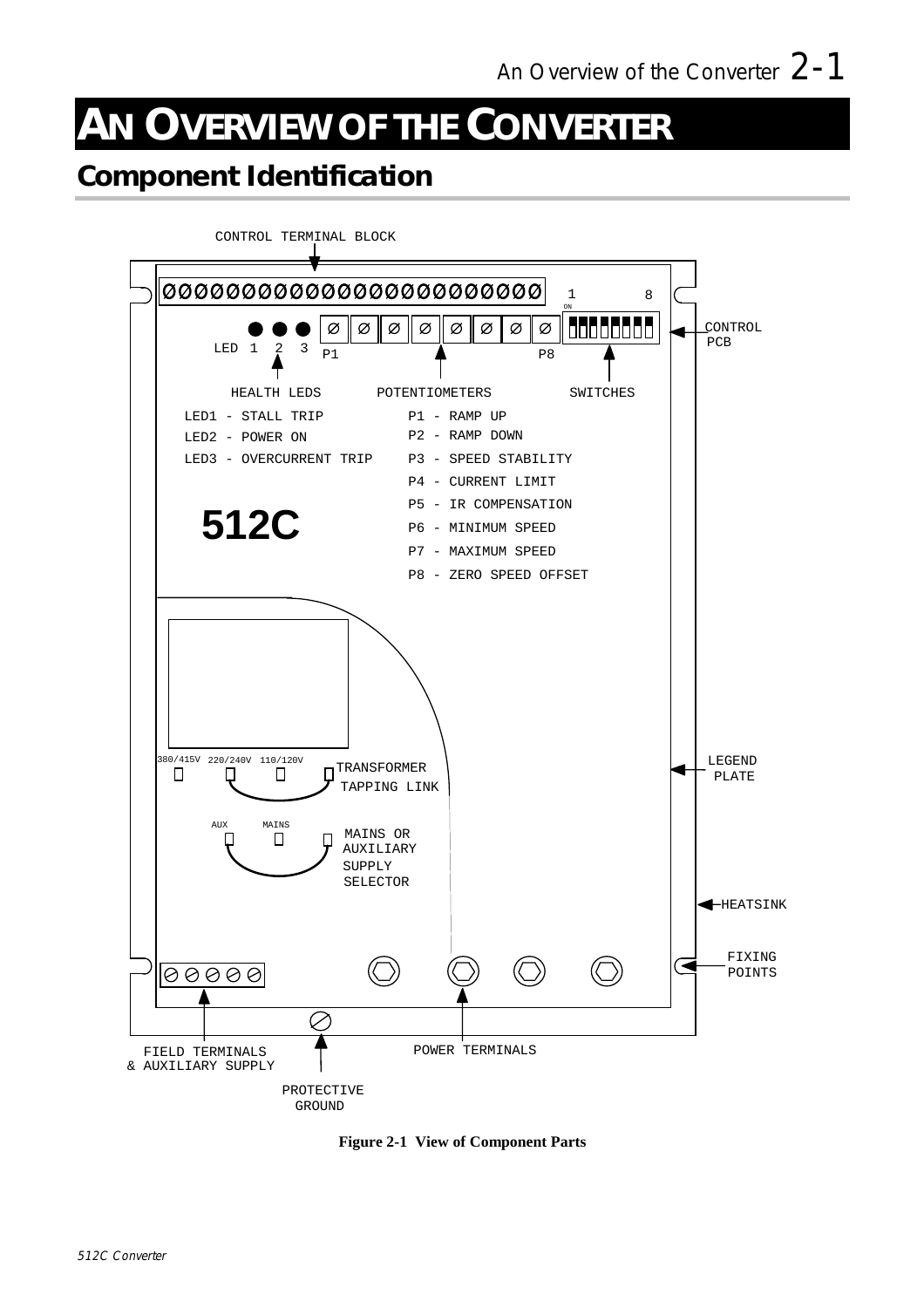## **Control Features**

| Speed<br>Control   | <b>Control Action</b>         | Closed Loop with Proportional Integral Control<br>and Adjustable Stability                 |                                    |                             |
|--------------------|-------------------------------|--------------------------------------------------------------------------------------------|------------------------------------|-----------------------------|
|                    | Speed Feedback                | Armature Voltage                                                                           | Tachogenerator                     |                             |
|                    | 100% Load Regulation          | 2 % Typical                                                                                | 0.1 % Typical                      |                             |
|                    | Maximum Torque/Speed<br>Range | 20:1                                                                                       | 100:1                              |                             |
|                    | Overload                      | 150% for 60 seconds.                                                                       |                                    |                             |
| Torque             | Control Action                | Closed Loop with Proportional Integral Control                                             |                                    |                             |
| Control            | Accuracy                      | 2%                                                                                         |                                    |                             |
|                    | Overspeed                     | Inherent                                                                                   |                                    |                             |
|                    | Overload                      | None 100% Continuous (consideration must be<br>given to motor when operating at low speed) |                                    |                             |
| Inputs/<br>Outputs | Analogue Inputs               | Setpoint Ramp                                                                              | 0 to $+10V$                        | 100Kohm                     |
|                    |                               | <b>Auxiliary Speed</b><br>Setpoint                                                         | 0 to $+10V$                        | 100Kohm                     |
|                    |                               | <b>Current Limit</b>                                                                       | 0 to $+7.5V$                       | 50Kohm                      |
|                    |                               | Tachogenerator<br>Input                                                                    | 0 <sub>to</sub><br>$+350$ Vdc      | 110Kohm                     |
|                    | Analogue Outputs              | Speed                                                                                      | 0 to $+10V$                        | 5mA                         |
|                    |                               | Current<br>(SW8 Off)                                                                       | $0 to +5V$<br>$(0 to$ ldc $)$      | 5 <sub>m</sub> A            |
|                    |                               | Current<br>(SW8 On)                                                                        | 0 to $+5V$<br>$(0 to \text{lcal})$ | 5 <sub>m</sub> A            |
|                    |                               | Setpoint Ramp                                                                              | 0 to $+10V$                        | 5 <sub>m</sub> A            |
|                    |                               | <b>Total Setpoint</b>                                                                      | 0 to $+10V$                        | 5 <sub>m</sub> A            |
|                    |                               | +10V Reference                                                                             | $+10V$                             | 5 <sub>m</sub> A            |
|                    |                               | -10V Reference                                                                             | $-10V$                             | 5 <sub>m</sub> A            |
|                    | Digital Inputs                | Run                                                                                        | $+10$ to<br>$+24V$                 | 100Kohm                     |
|                    |                               | Stall Override                                                                             | $+10$                              | 100Kohm                     |
|                    | <b>Digital Outputs</b>        | Health                                                                                     | $+24V$                             | 50 <sub>m</sub> A<br>Source |
|                    |                               | Zero Speed or<br>Setpoint                                                                  | $+24V$                             | 50 <sub>m</sub> A<br>Source |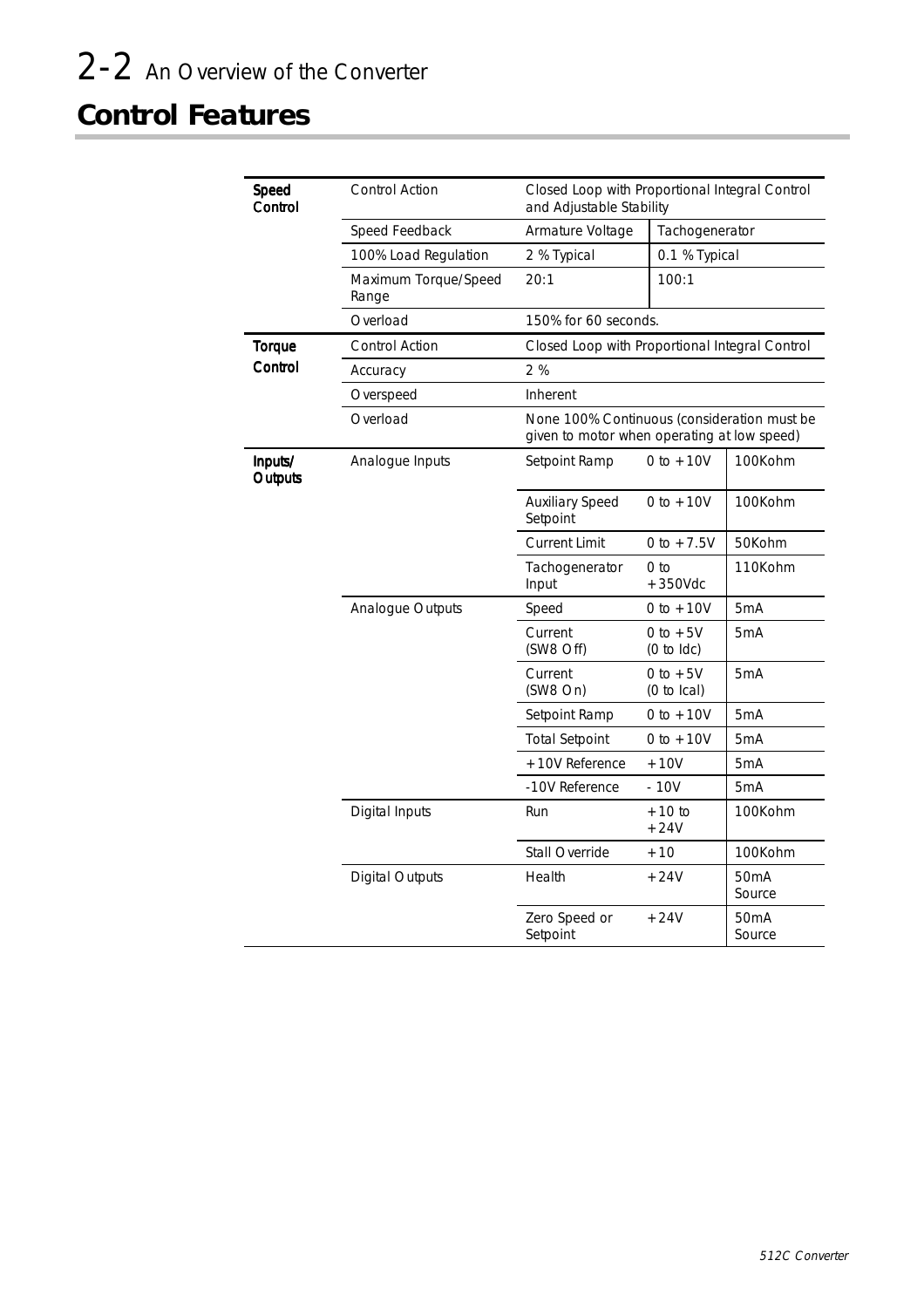### **Understanding the Product Code**

The unit is fully identified using a five block alphanumeric code which records how the Converter was calibrated, and its various settings when despatched from the factory.

The Product Code appears as the "Model No.". Each block of the Product Code is identified as below:

| Model No: 512C/04/00/00/00<br><b>O EUROTHERM</b><br><b>B</b> DRIVES<br><u> 1444 - 23345699999804</u><br><b>Stand</b><br><u> III - An Farrachtacht III - III - III - III - III - III - III - III - III - III - III - III - III - III - III</u><br>Fax: +44-(0)1903 723938 |                                                                 | <b>Supply Voltage</b><br><b>Max Supply Current</b><br>Armature Voltage<br><b>Max Armature Current!</b> | 110-480<br>90/180/320 Volfs dc | Volts ac 1ph 50/60Hz<br>Amps ac<br>Amps dc |
|--------------------------------------------------------------------------------------------------------------------------------------------------------------------------------------------------------------------------------------------------------------------------|-----------------------------------------------------------------|--------------------------------------------------------------------------------------------------------|--------------------------------|--------------------------------------------|
| <b>WARNING: Read product manual for Installation and</b><br>WARNING: Read product manual for Installation and<br>Safety Information. Type B RCD protection devices only. $(\Psi)$<br>Permanent protective earth mandatory.                                               | LISTED<br><b>Easte suppl</b><br>55Y4<br><b>File No: E142140</b> | Field Voltage<br><b>Max Field Current</b>                                                              | 90/180/360 Volfs dc            | Amps dc                                    |

| <b>Block</b><br>No. | Variable | Description                                                                                                                                                                  |
|---------------------|----------|------------------------------------------------------------------------------------------------------------------------------------------------------------------------------|
| 1                   | 512C     | Generic product                                                                                                                                                              |
| 2                   | XX       | Two numbers specifying the current output, for example:                                                                                                                      |
|                     |          | 04<br>$=$ 4Amp                                                                                                                                                               |
|                     |          | 08<br>$= 8Amp$                                                                                                                                                               |
|                     |          | 16<br>$= 16Amp$                                                                                                                                                              |
|                     |          | 32<br>$= 32Amp$                                                                                                                                                              |
| 3                   | XX       | Two numbers specifying mechanical package including livery and<br>mechanical package style, and any option installed over and above the<br>standard features of the product: |
|                     |          | Two numbers<br>Livery                                                                                                                                                        |
|                     |          | $00\,$<br>Standard Eurotherm Drives livery                                                                                                                                   |
|                     |          | 01-99<br>Defined customer liveries                                                                                                                                           |
| 4                   | XX       | Two numbers specifying the cover:                                                                                                                                            |
|                     |          | IP00 Open Frame                                                                                                                                                              |
| 5                   | XX       | Two numbers specifying the special options:                                                                                                                                  |
|                     |          | Standard<br>00<br>$=$                                                                                                                                                        |
|                     |          | $01 - 99 =$ Documented Special Options                                                                                                                                       |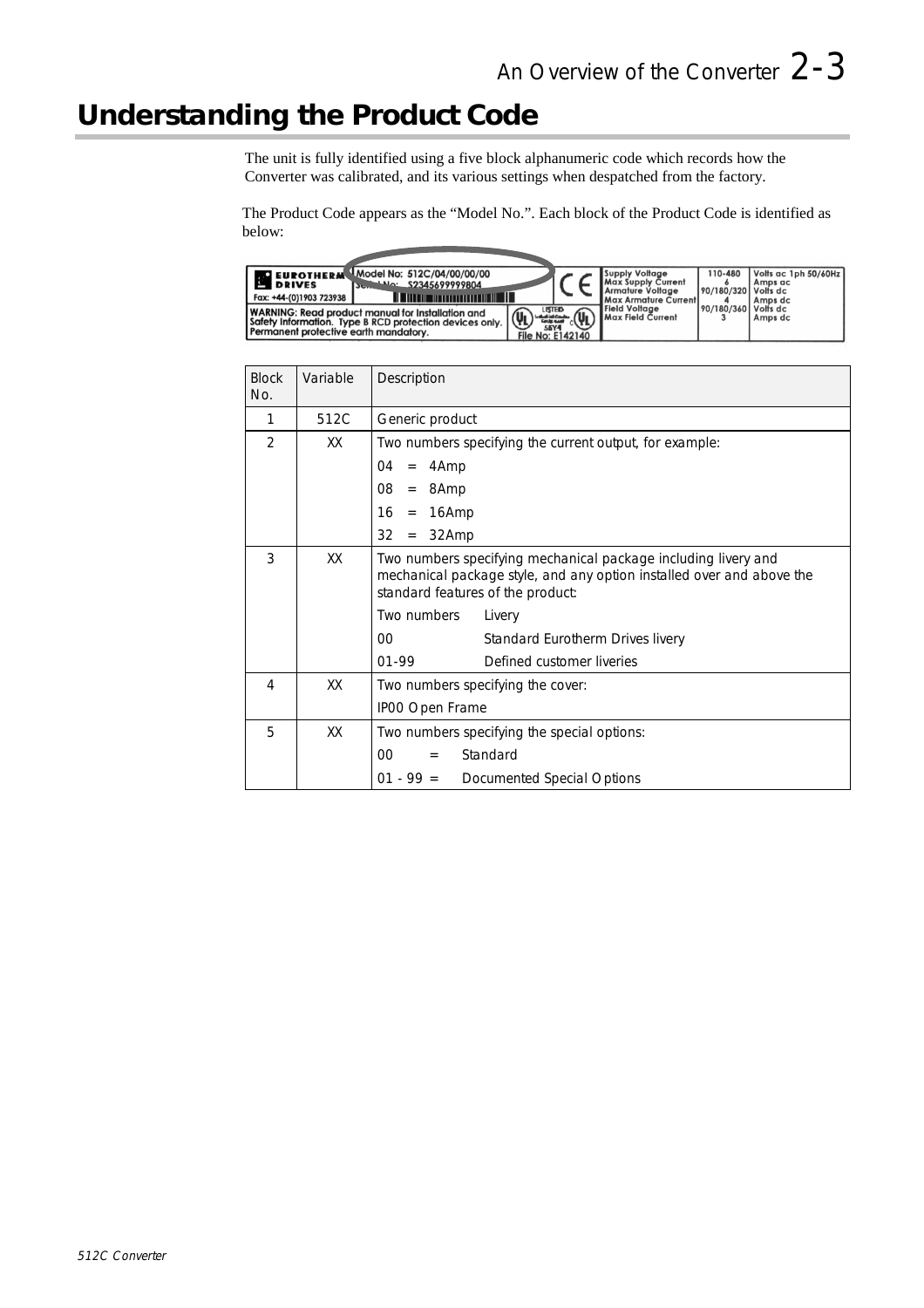# <sup>4</sup>**INSTALLING THE CONVERTER**

**IMPORTANT:** Read Chapter 12: "Certification for the Converter" before installing this unit.

### **Mechanical Installation**



| <b>PRODUCT</b> | <b>OVERALL</b><br><b>DIMENSIONS</b> |                   | <b>FIXING</b><br><b>CENTRES</b> |                   |       | <b>SIZE</b>    | <b>SLOT DETAIL</b> |                 |
|----------------|-------------------------------------|-------------------|---------------------------------|-------------------|-------|----------------|--------------------|-----------------|
|                | A                                   | B                 |                                 | D                 | E     |                | F                  | G               |
| 512C/04        | 240 <sub>mm</sub>                   | 160 <sub>mm</sub> | 90 <sub>mm</sub>                | 210 <sub>mm</sub> | 148mm | M <sub>6</sub> | 15 <sub>mm</sub>   | 7 <sub>mm</sub> |
| 512C/08        | 240mm                               | 160mm             | 90 <sub>mm</sub>                | 210 <sub>mm</sub> | 148mm | M <sub>6</sub> | 15 <sub>mm</sub>   | 7 <sub>mm</sub> |
| 512C/16        | 240mm                               | 160mm             | 90 <sub>mm</sub>                | 210 <sub>mm</sub> | 148mm | M <sub>6</sub> | 15 <sub>mm</sub>   | 7 <sub>mm</sub> |
| 512C/32        | 240 <sub>mm</sub>                   | 160mm             | 130mm                           | 210 <sub>mm</sub> | 148mm | M6             | 15 <sub>mm</sub>   | 7mm             |

*Table 3.1 Product Dimensions*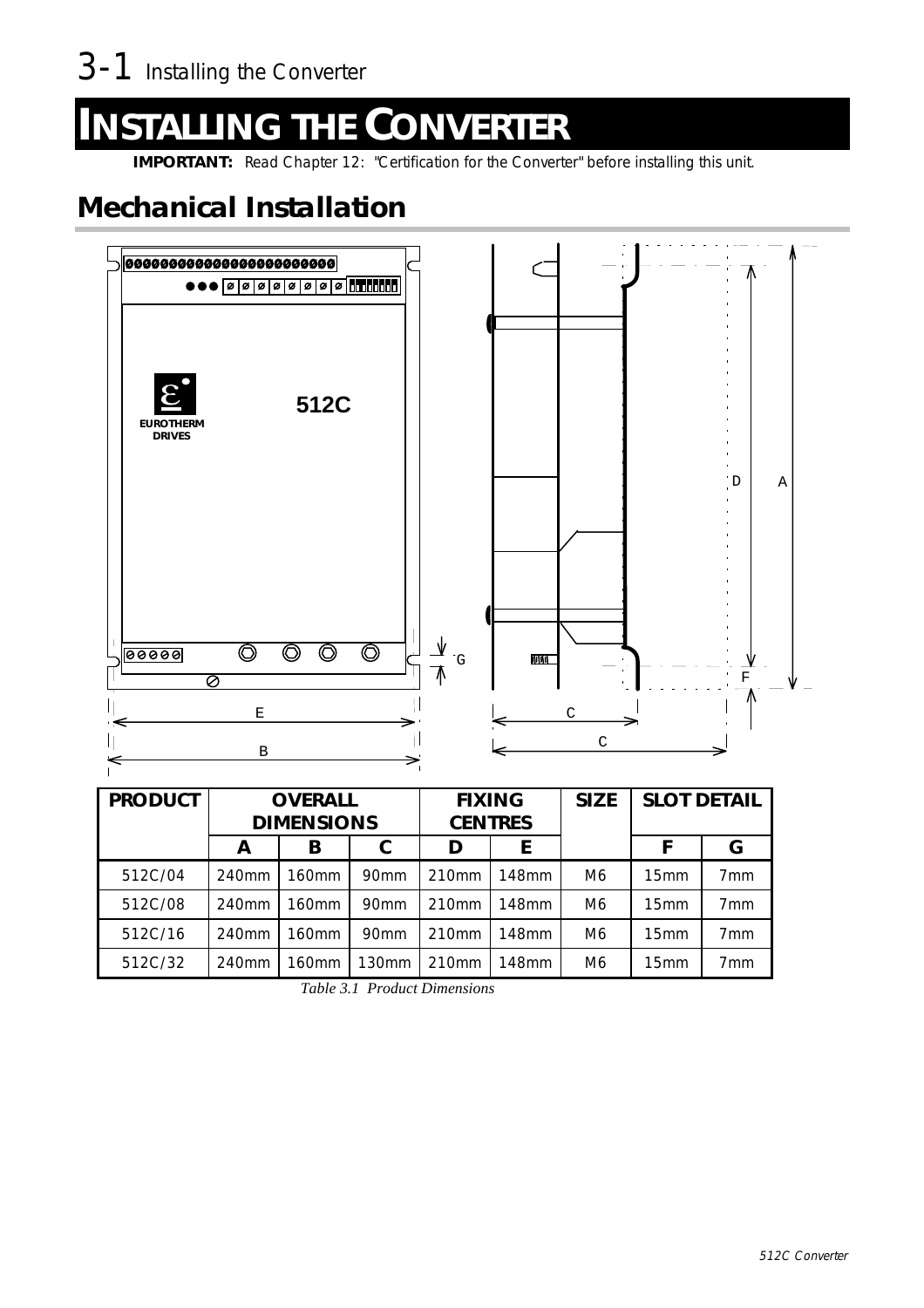### **Mounting the Converter**

Before connecting AC supplies to this equipment:

- Ensure good airflow over the heatsink. Maintain clearance of 75mm above and below controller. For safety maintain a clearance of 20mm at the sides of the controller.
- Operating temperature range does not exceed 0 to  $+40\phi C$ .
- Controller is used in a Pollution Degree 2 environment.
- Avoid vibration.



| Product | <b>Filter</b> | Watt<br>Loss | <b>Overall Dimensions</b> |     |    |     | Fixing<br>Centres | Product<br>Fixing |     | Terminal |                  |
|---------|---------------|--------------|---------------------------|-----|----|-----|-------------------|-------------------|-----|----------|------------------|
|         |               |              |                           | W   | Н  |     | А                 | B                 |     | D        |                  |
| 512C/04 | CO389113      | 18W          | 264                       | 165 | 45 | 240 | 253               | 120               | 210 | 148      | 4mm <sup>2</sup> |
| 512C/08 | CO389113      | 18W          | 264                       | 165 | 45 | 240 | 253               | 120               | 210 | 148      | 4mm <sup>2</sup> |
| 512C/16 | CO389113      | 18W          | 264                       | 165 | 45 | 240 | 253               | 120               | 210 | 148      | 4mm <sup>2</sup> |
| 512C/32 | CO389114      | 36W          | 264                       | 165 | 70 | 240 | 253               | 120               | 210 | 148      | 6mm <sup>2</sup> |

*Table 3.2 Filter Installation Information*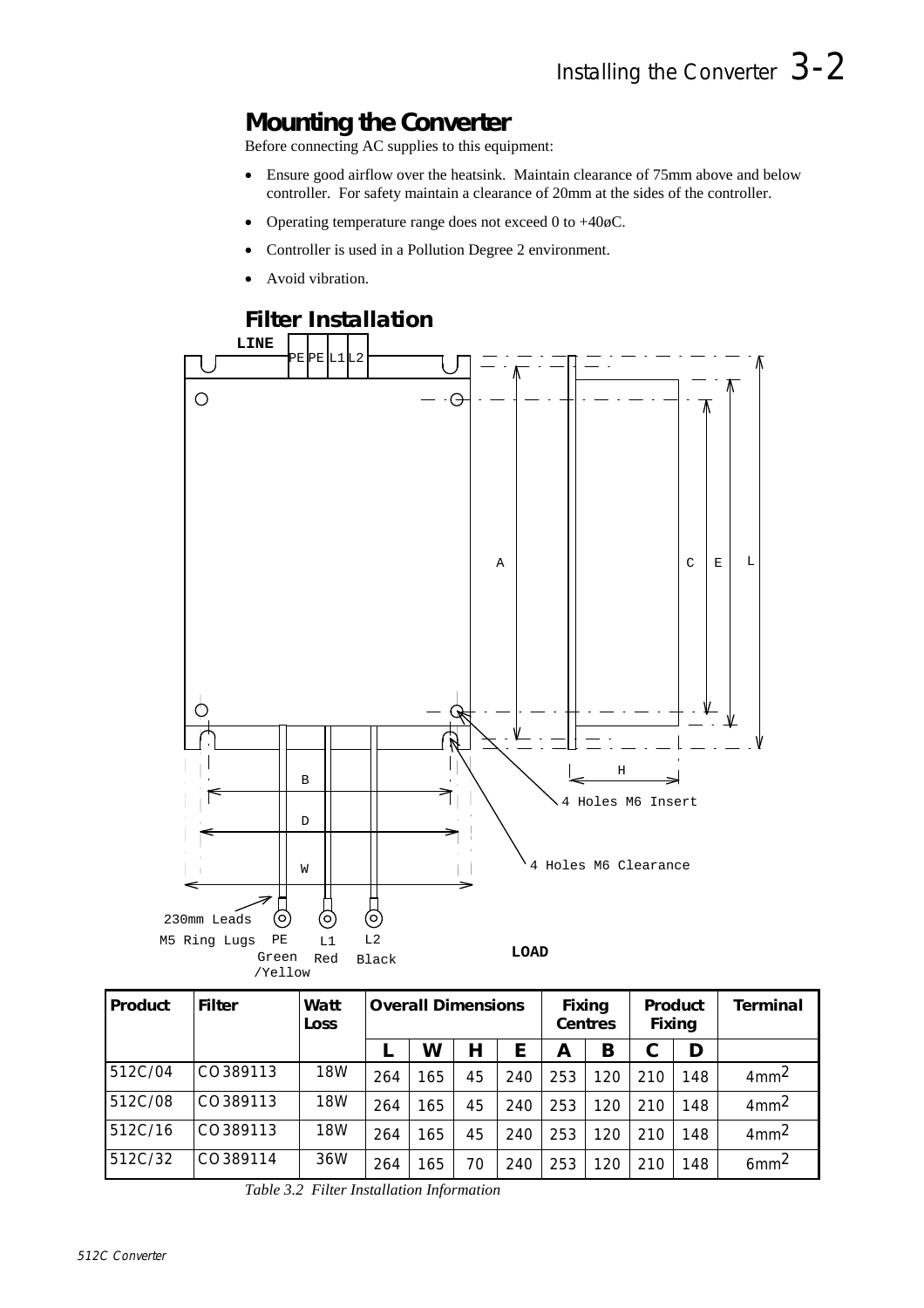## 3-3 Installing the Converter

#### **MOTOR**

- " Ensure motor is mechanically secure and mounted according to manufacturers specifications and practice.
- Inspect brush gear, ensure commutator is in good condition and brushes are free to move in brush box and in good condition.
- Check obstructions in motor vents to maintain cooling air path.
- Ensure motor choke (if specified) is correctly wired.
- Ensure motor is free to rotate and that pulleys and couplings are correctly aligned.
- Ensure transit damage has not occurred to motor windings or connections. Disconnect the controller before carrying out electrical measurement e.g. insulation resistance.

|                          | 512C/04                                                       | 512C/08                           | 512C/16          | 512C/32           |  |  |
|--------------------------|---------------------------------------------------------------|-----------------------------------|------------------|-------------------|--|--|
| Overall Width            |                                                               | 160mm                             |                  |                   |  |  |
| Overall Height           |                                                               | 240mm                             |                  |                   |  |  |
| <b>Overall Depth</b>     | 90 <sub>mm</sub>                                              | 90 <sub>mm</sub>                  | 90 <sub>mm</sub> | 130mm             |  |  |
| Weight                   | $1.5$ Kg                                                      | $1.5$ Kg                          | $1.6$ Kg         | 2.9 <sub>Kg</sub> |  |  |
| Airflow Clearance        |                                                               | 75mm above and below              |                  |                   |  |  |
| <b>Mounting Centres</b>  |                                                               | 210mm vertical x 148mm horizontal |                  |                   |  |  |
| <b>Control Terminals</b> | Screw Terminals will accept 2.5mm <sup>2</sup> stranded wire. |                                   |                  |                   |  |  |
|                          | Terminal Tightening Torque 0.6 Nm, 4.5 lbf-in                 |                                   |                  |                   |  |  |
| <b>Field Terminals</b>   | Screw terminals will accept 4mm <sup>2</sup> stranded wire.   |                                   |                  |                   |  |  |
|                          | Terminal Tightening Torque 0.6 Nm, 4.5 lbf-in                 |                                   |                  |                   |  |  |
| Power Terminals          | M5 Studs with Clamp.                                          |                                   |                  |                   |  |  |
|                          | Terminal Tightening Torque 2.7 Nm, 24 lbf-in                  |                                   |                  |                   |  |  |
| <b>Earth Terminals</b>   | M5 Cheese Head Screw.                                         |                                   |                  |                   |  |  |
|                          | Terminal Tightening Torque 7.1 Nm, 63 lbf-in                  |                                   |                  |                   |  |  |

*Table 3.3 Motor Information*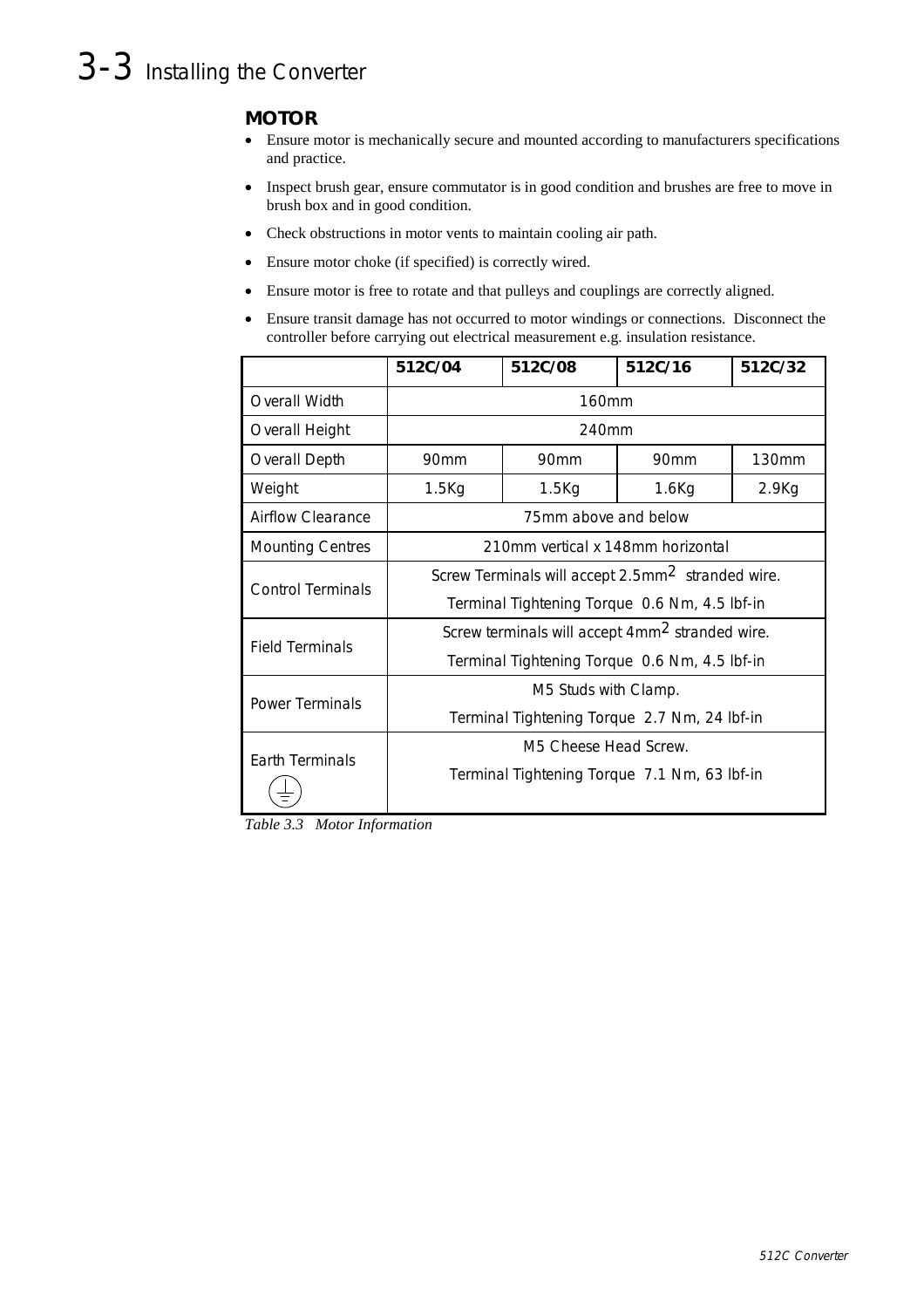#### **Recommendations**

- " Although the controller is designed to provide double or reinforced insulation between the user and bare live parts, it is recommended that the "0v/Signal Ground" is earthed. Where a number of controllers are used in a system the "0v/Signal Ground" terminals should be connected together and earthed at one point.
- The controller is designed for armature current form factor of 1.5 or less. It is recommended that a armature choke be fitted where a form factor of less than 1.5 current cannot be guaranteed.
- " Due to the earth leakage currents the controller and filter should be **permanently earthed.** This can be achieved by either connecting two earthing conductors of the required value, see table 11.1, or connecting one earthing conductor of at least  $10mm^2$ .
- **IMPORTANT:** The Converter fitted with an internal or external ac supply EMC filter is only suitable for earth referenced supplies (TN).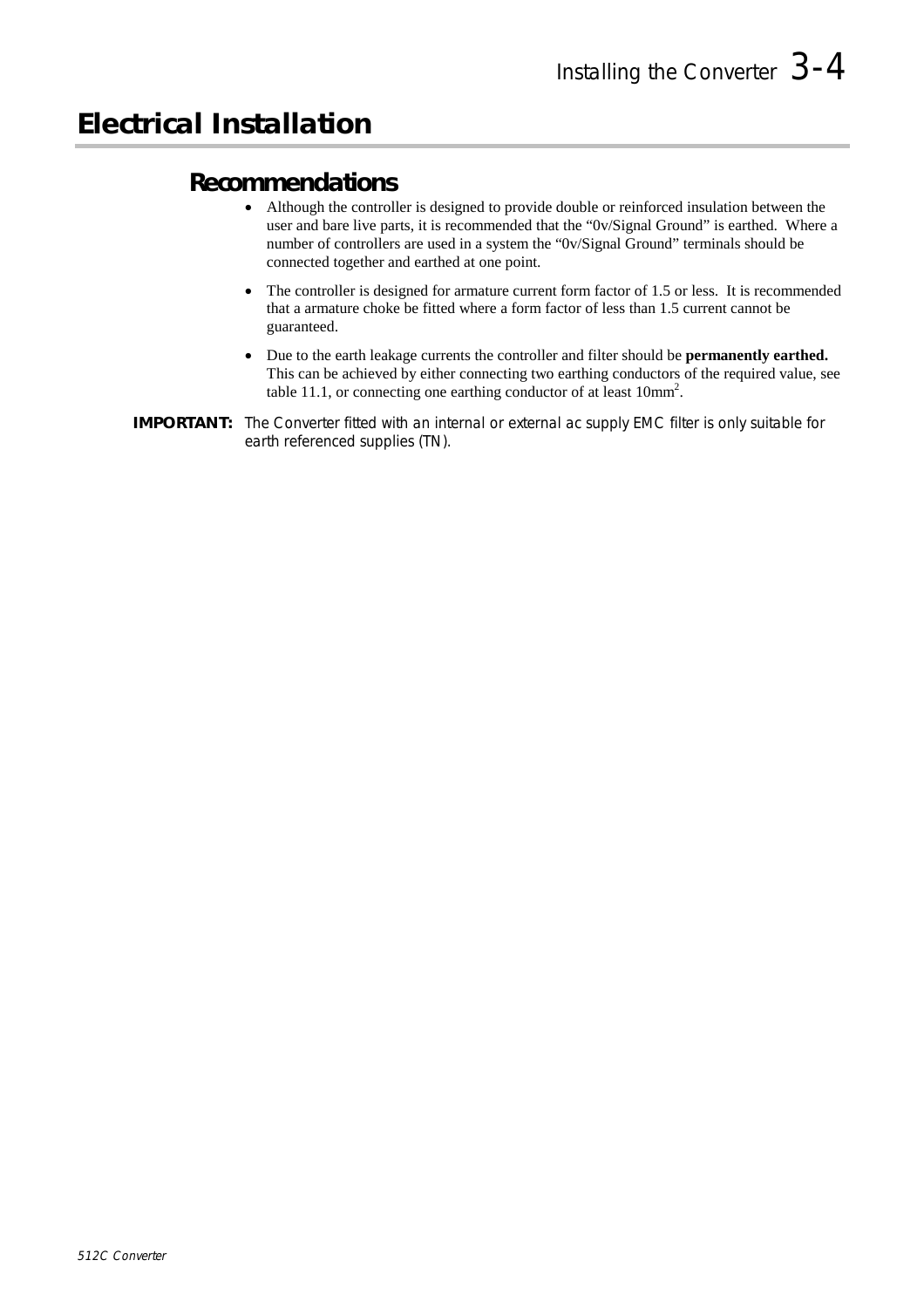# **DPERATING THE CONVERTER**

### **Pre-Installation Planning**

### **Basic Wiring Diagrams**



 $\binom{1}{1}$  Optional Autotransformer for non standard mains voltages.

- $(2)$  It is recommended that the "0V/common" be connected to protective earth/ground for safety reasons. In a system comprising of more than one controller, the "0V/common" signals should be connected together and joined to protective earth/ground at **one** point only.
- $\binom{3}{3}$  Stall override link between terminals 14 and 15 required when using controller in current control.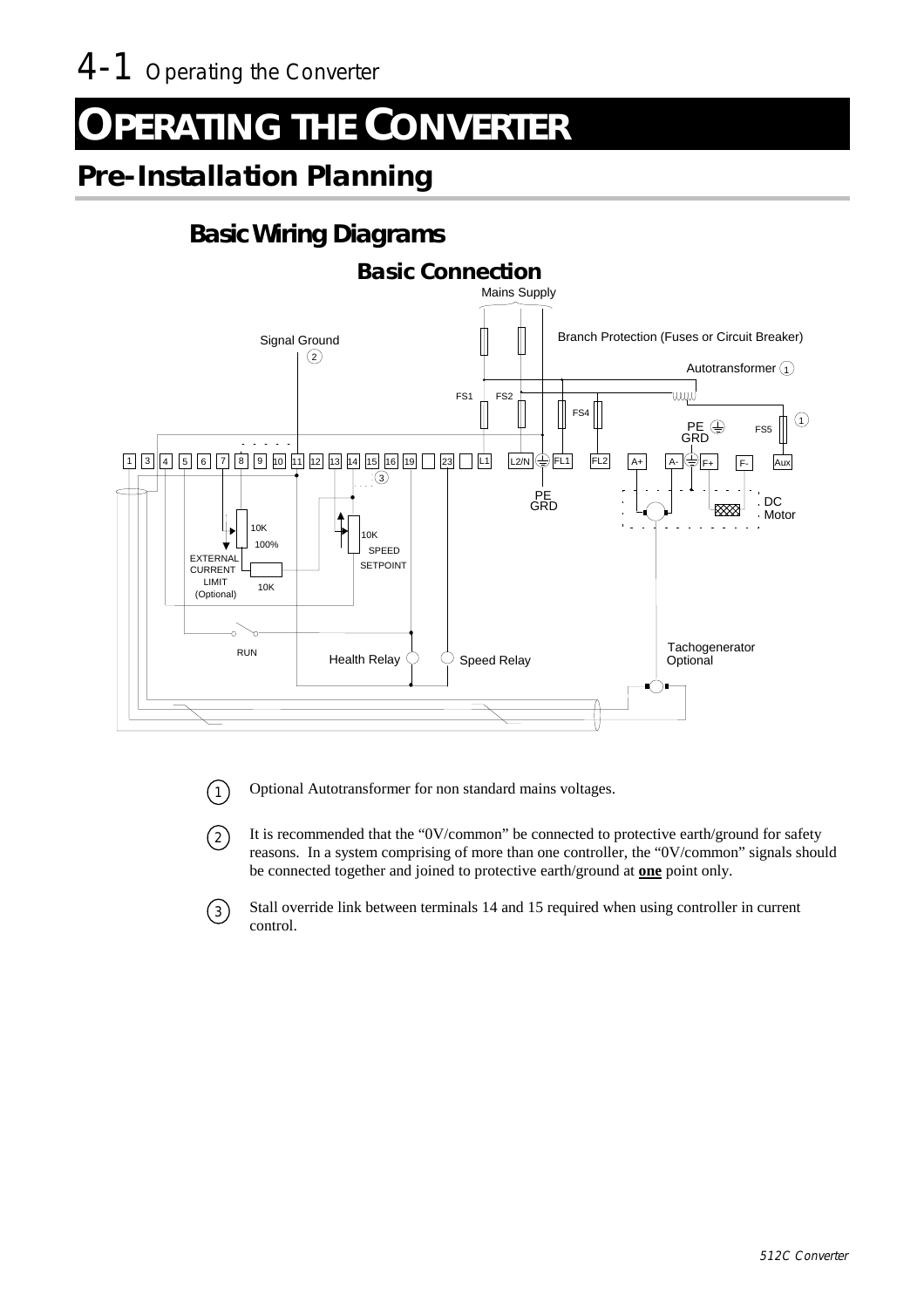### **Setting-Up & Commissioning**

### **Option Switches**

#### **Speed Feedback Scaling**

| SW <sub>1</sub> | SW <sub>2</sub> | <b>FEEDBACK VOLTAGE</b> |                |  |  |
|-----------------|-----------------|-------------------------|----------------|--|--|
| <b>OFF</b>      | ON.             | $10 - 25V$              | USE P7 TO TRIM |  |  |
| <b>ON</b>       | ON              | 25 - 75V                | MAXIMUM SPFFD  |  |  |
| <b>OFF</b>      | <b>OFF</b>      | 75 - 125V               | TO REOUIRED    |  |  |
| ON              | OFF             | $125 - 325V$            | VALUE          |  |  |

*Table 4.1 Full speed tachogenerator/armature feedback voltage.*

#### Example:

(a) Customer wishes to run motor at 1500rpm with a 60V/1000rpm tachogenerator. Feedback voltage = 90V

From Table 4.1 set SW1 OFF SW2 OFF adjust P7 to give desired speed.

- (b) Customer wishes to run motor at 2000rpm with 320V armature. Feedback voltage = 320V From Table 4.1 set SW1 ON SW2 OFF adjust P7 to give desired speed.
- **Note:** It is necessary to set these switches for both tachogenerator and armature voltage feedback.

#### **Speed Feedback Source**

|                 | SW3 (OFF) Tachogenerator | Controller uses Tachogenerator Feedback<br>for Speed Control.   |
|-----------------|--------------------------|-----------------------------------------------------------------|
| SW <sub>3</sub> | (ON) Armature Voltage    | Controller uses Armature Voltage<br>Feedback for Speed Control. |

#### **Zero Output Sourse**

| SW4             | (OFF) Zero Output | Zero Setpoint Output |
|-----------------|-------------------|----------------------|
| SW <sub>4</sub> | (ON) Zero Output  | Zero Speed Output    |

#### **Current Scaling**

|                 |                 |                 |                  |        |        | FULL LOAD CURRENT CONTROLLER OPTION |
|-----------------|-----------------|-----------------|------------------|--------|--------|-------------------------------------|
| SW <sub>5</sub> | SW <sub>6</sub> | SW <sub>7</sub> | 04               | 08     | 16     | 32                                  |
| <b>OFF</b>      | <b>OFF</b>      | <b>OFF</b>      | 1/2A             | $1A^*$ | $2A^*$ | $4A^*$                              |
| <b>ON</b>       | <b>OFF</b>      | <b>OFF</b>      | 1A               | $2A^*$ | $4A^*$ | $\star$<br>8A                       |
| <b>OFF</b>      | <b>ON</b>       | <b>OFF</b>      | $1\frac{1}{2}$ A | $3A^*$ | $6A^*$ | $12A^*$                             |
| <b>ON</b>       | <b>ON</b>       | <b>OFF</b>      | 2A               | $4A^*$ | 8A *   | $16A^*$                             |
| <b>OFF</b>      | <b>OFF</b>      | <b>ON</b>       | $2\frac{1}{2}$ A | 5A     | 10A    | 20A                                 |
| ON              | <b>OFF</b>      | ON              | 3A               | 6A     | 12A    | 24A                                 |
| <b>OFF</b>      | <b>ON</b>       | ON              | $3\frac{1}{2}$ A | 7A     | 14A    | 28A                                 |
| <b>ON</b>       | <b>ON</b>       | <b>ON</b>       | 4A               | 8A     | 16A    | 32A                                 |

*Table 4.2 Current Calibration*  $(*$  see note on next page )

Example: Customer wishes to run 14 Amp Motor.

Option 1 Using 512/16 - From table 4.2 set SW7 ON, SW6 ON, SW5 OFF Ia = 14 Amp

Option 2 Using 512/32 From table 4.2 set SW7 OFF, SW6 ON, SW5 ON - Ical = 16 Amp Turn down I Limit (P4) to give 14 Amps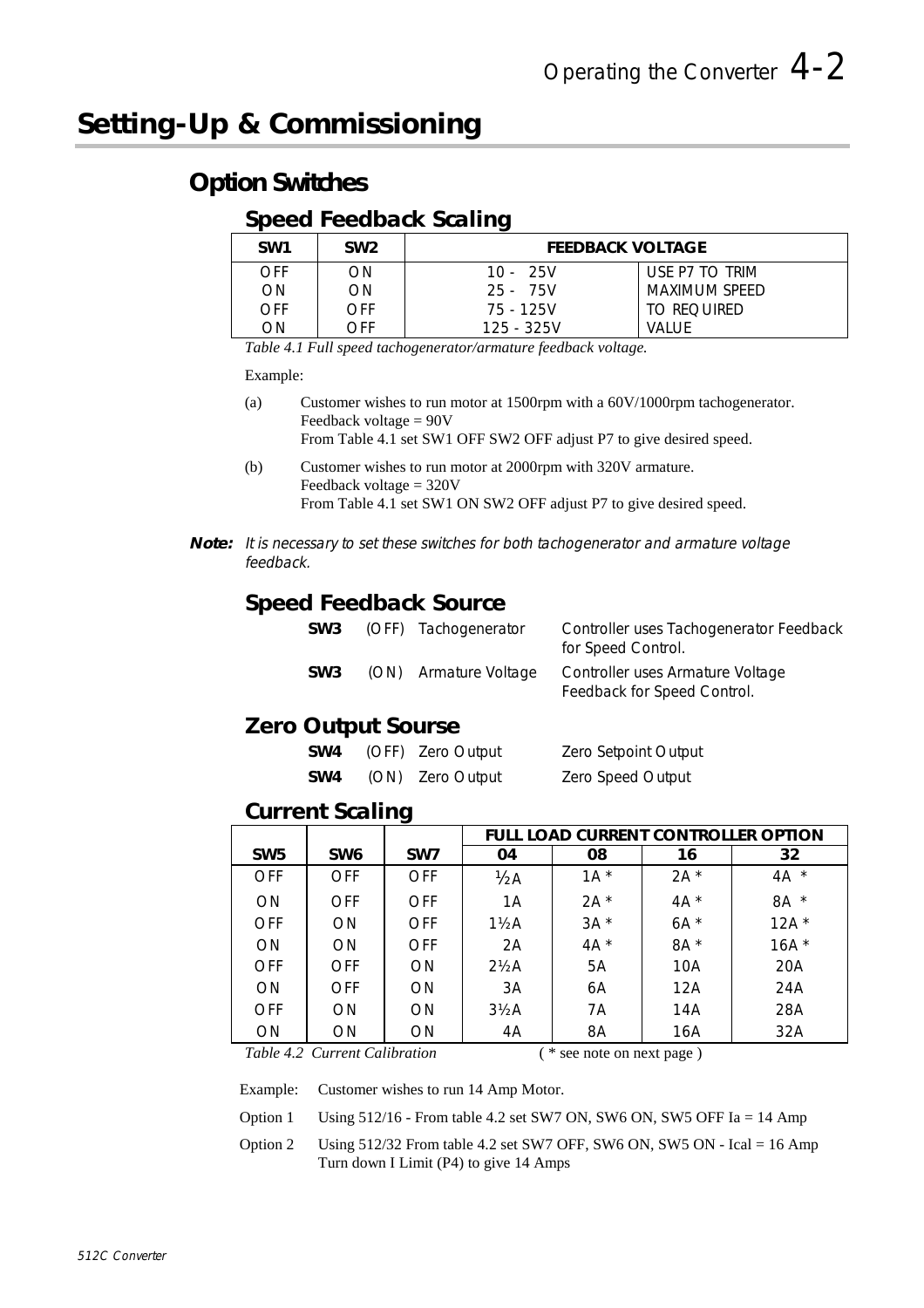# 4-3 Operating the Converter

**Note:** \* 8 Amp, 16 Amp and 32 Amp controllers can be scaled to currents of 4 Amp, 8 Amp or 16 Amp or less but it is recommended that lower current controllers be used in these circumstances.

### **Current Motor Scaling**

| <b>SW8</b> (OFF) Current Meter | <b>Buffered Current Meter Output</b>                 |  |
|--------------------------------|------------------------------------------------------|--|
|                                | 5V Equivalent to 100% of Controller Current Rating.  |  |
|                                | 4 Amp on 512C/04<br>i.e.                             |  |
|                                | 8 Amp on 512C/08                                     |  |
|                                | 16 Amp on 512C/16                                    |  |
|                                | 32 Amp on 512C/32                                    |  |
|                                |                                                      |  |
| <b>SW8</b> (ON) Current Meter  | <b>Buffered Current Meter Output</b>                 |  |
|                                | 5V Equivalent to 100% of Calibrated Current Rating.  |  |
|                                | For Example 512C/16 SW5-ON, SW6-ON, SW7-OFF          |  |
|                                | Calibrated Current = $8$ Amp therefore $5V = 8$ amp. |  |

#### **Potentiometers**

| <b>P1</b>      | Ramp Up Rate         | Rotate Clockwise for Faster Acceleration to Set Speed.<br>Same                                                                                                                                                                                        |                       |
|----------------|----------------------|-------------------------------------------------------------------------------------------------------------------------------------------------------------------------------------------------------------------------------------------------------|-----------------------|
|                |                      | (Linear :- 1 to 40 seconds)                                                                                                                                                                                                                           | as 512                |
| P <sub>2</sub> | Ramp Down Rate       | Rotate Clockwise for Faster Deceleration to Set Speed.                                                                                                                                                                                                | Same                  |
|                |                      | (Linear :- 1 to 40 seconds)                                                                                                                                                                                                                           | as 512                |
| P <sub>3</sub> | Speed Loop Stability | Optimises Speed Loop Stability. (Excessive<br>adjustment may lead to instability)                                                                                                                                                                     | Same<br>as 512        |
| P4             | I Limit              | Rotate Clockwise to increase Maximum Output<br>Current.                                                                                                                                                                                               | Same<br>as 512        |
|                |                      | With no additional connection to Torque / Current<br>Limit Terminal T7, the Upper Limit is 110%. To<br>achieve the 150% maximum connect T7 to $+7.5V$ .                                                                                               |                       |
| P <sub>5</sub> | IR Compensation      | Optimises speed regulation against load change<br>when using Armature Voltage Feedback. Rotate<br>Clockwise to increase compensation and reduce<br>regulation.(Excess adjustment may lead to instability)                                             | Same<br>as 512        |
|                |                      | Turn Anti-clockwise when Tachogenerator Feedback<br>used.                                                                                                                                                                                             |                       |
| <b>P6</b>      | Minimum Speed        | Controls Minimum Motor Speed / Setpoint when<br>Speed Setpoint Potentiometer connected to Terminal<br>4. Rotate Clockwise to increase Minimum Speed /<br>Setpoint. (Approximately 30% adjustment when using<br>10K ohm Speed Setpoint Potentiometer.) | Same<br>as 512        |
| P7             | Maximum Speed        | Controls Maximum Motor Speed. Rotate clockwise to<br>increase maximum speed.                                                                                                                                                                          | Same<br>as 512        |
| P <sub>8</sub> | Zero Speed Offset    | Adjusts Zero or Minimum Speed for Zero Speed<br>Setpoint.                                                                                                                                                                                             | <b>New</b><br>Feature |

*Table 4.3 Customer Adjustments.*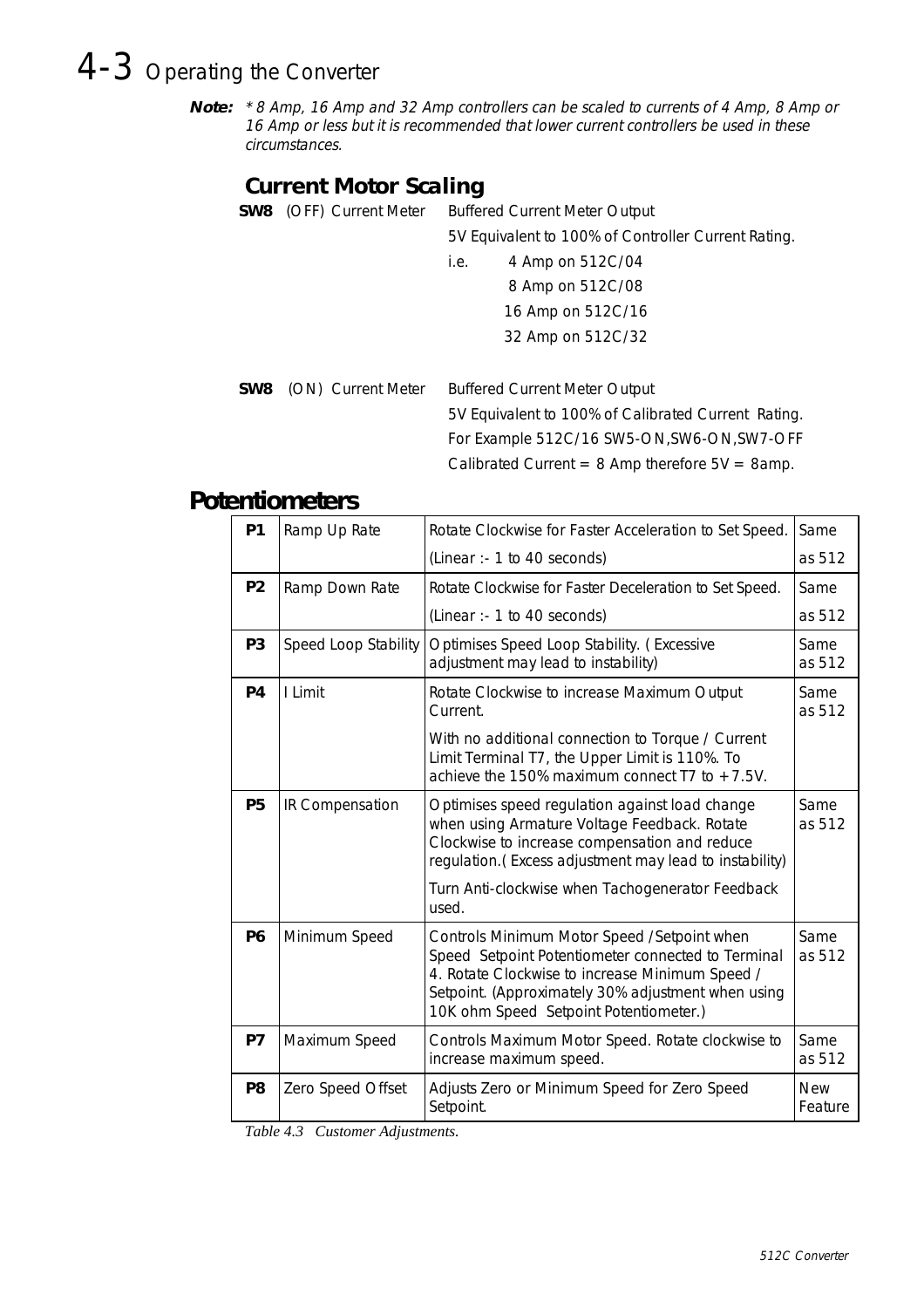### **Basic Setting-Up Procedure**

#### **Caution** BEFORE ATTEMPTING TO CONNECT POWER

#### **Controller**

Check:-

- the Main power supply voltage is within the operating range of the controller.
- the Armature voltage and current ratings are compatible with controller supplied.
- the Field voltage and current ratings are suitable.
- All external wiring circuits are correct, i.e:-

Power connections

Control connections

#### Motor connections

- **Note:** Completely disconnect the controller before point to point checking with a buzzer or when checking insulation with a megger.
	- For damage to equipment.
	- For loose ends, clippings, drilling swarf etc., lodged in the drive or ancillary equipment.

#### **Motor**

- Inspect the motor, in particular the commutator for any extraneous matter. If an air supply is available, it is recommended to blow over the commutator.
- Check the brushes are properly seated and that the brush spring tension is adequate.
- If possible check that the motor (and vent fan if fitted) can be turned freely by hand.

### **Preparation**

#### **Machine**

Check:-

- That rotation of the motor in either direction will not cause damage.
- That nobody else is working on another part of the equipment that will be affected by powering up.
- That other equipment will not be adversely affected by powering up.

#### **Controller**

- Prevent application of the main power supply by removal of the supply fuses.
- Disconnect the load from the motor shaft if possible.
- If there is any doubt as to the integrity of a particular installation, insert a high wattage resistor (i.e. fire bar elements) in series with the motor armature.
- If it is possible to rotate the motor, and tachogenerator feedback is in use, check that forward rotation results in positive tacho feedback, i.e. terminal 1 is positive with respect to terminal 8 or 11.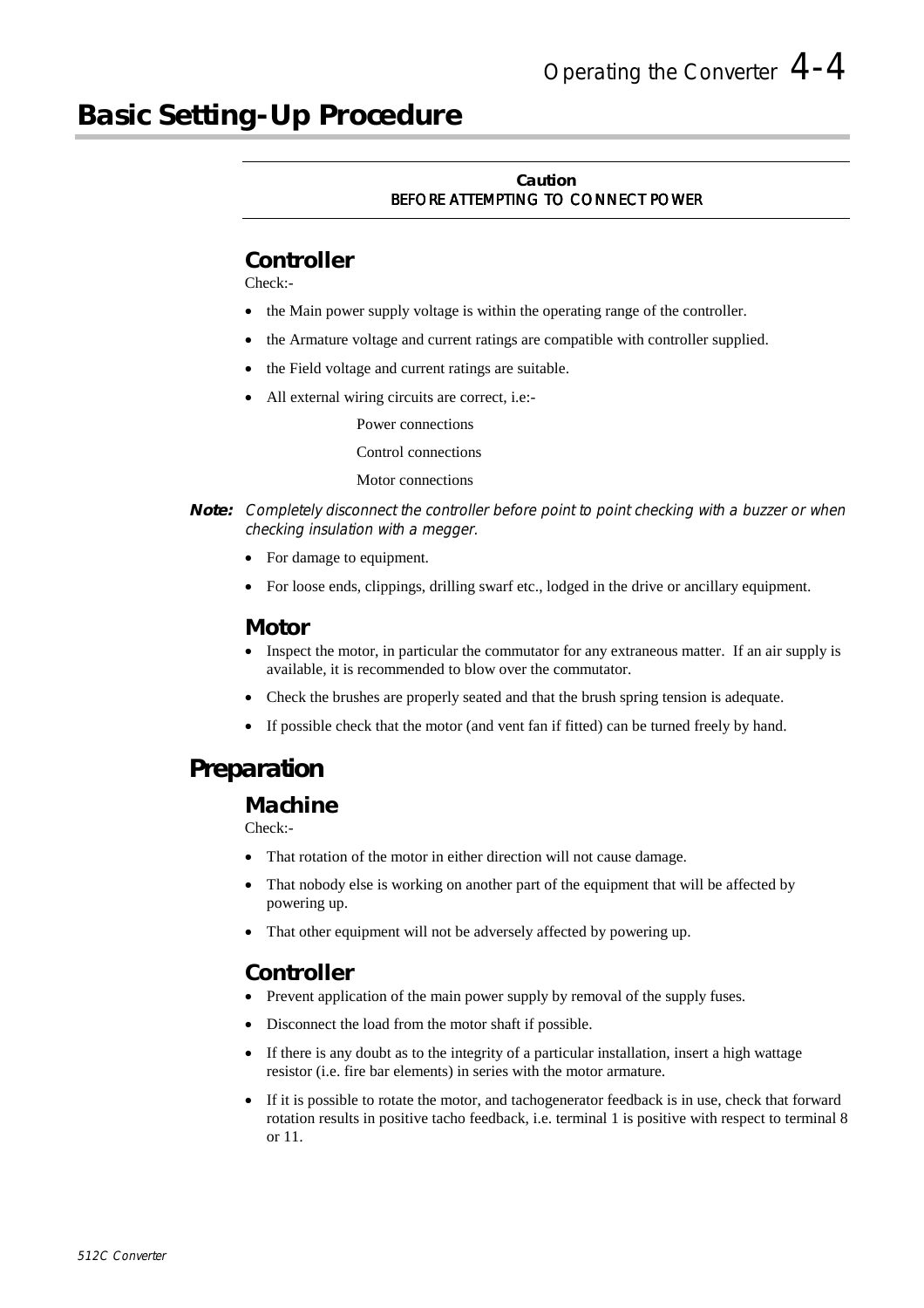### 4-5 Operating the Converter

• Check switch selection

SW1 ) Speed Range (see table 4.1) SW2 ) SW3 Tachogenerator / VA (see switch options on page 4.1) SW4 Zero Speed / Zero Setpoint (see switch options on page 4.1)

 $SW5$ ) SW6 ) Current Calibration (see table 4.2) SW7 )

SW8 Controller / Calibrated Armature Current Meter Output

- Check all pots are set thus:-
- Potentiometers P1, P2, P4, P5, P6, P7 fully Anticlockwise.
- Potentiometers P3 & P8 mid position.
- Check transformer supply tap is compatible with the Mains supply voltage.  $\dagger$
- Check external run contacts are open.
- Check external set points are all zero.
- † If not use the Auxiliary Supply input at compatible voltage and apply Mains Power at required level up to 460Vac.

#### **Power-Up**

Once all the proceeding steps are completed the supply fuses may be replaced and power applied to the drive. Although fairly general, the following assumes the system to be a simple speed control drive and motor.

At switch on the "Power ON" LED should illuminate (LED 2 see Page 5.1)

Close RUN contact and give the drive a small speed demand (approximately 10%) and increase the external auxiliary current limit (if used) to 50%. Slowly increase the main current limit (P4) until the motor starts to rotate. If the motor increases speed to more than 10% of full speed immediately turn current limit (P4) fully anticlockwise and/or remove Run signal (terminal 5) immediately.

If overspeeding occurred while using a tachogenerator for speed feedback correct the wiring as follows:

| <b>Problem</b>                        | Action                      |
|---------------------------------------|-----------------------------|
| Direction correct but overspeeding:   | Reverse tacho polarity only |
| Direction incorrect and overspeeding: | Reverse field polarity only |

When armature voltage feedback is used for speed feedback it is direction insensitive and overspeeding due to incorrect feedback cannot occur, excess speed is probably due to incorrect feedback scaling, check setting of switches SW1 and SW2.

If the motor runs under control but in the wrong direction correct as follows either:-

| Armature Control              | Reverse Field polarity                  |
|-------------------------------|-----------------------------------------|
| <b>Tachogenerator Control</b> | Reverse Field & Tachogenerator Polarity |

- " Increase speed demand to maximum and check armature voltage does not exceed motor rating, adjust by P7 to give desired motor speed.
- Set Minimum Speed by adjusting by P6 to the required level. (note P6 is only active if the speed setting potentiometer is wired to terminal T4.)
- Set the Ramp Up time (P1) and Ramp Down time (P2) to the required rates.
- With armature voltage feedback, speed droop will occur as load is applied to the motor. Set the IR Compensation (P5) to remove this effect, note excessive adjustment may cause instability.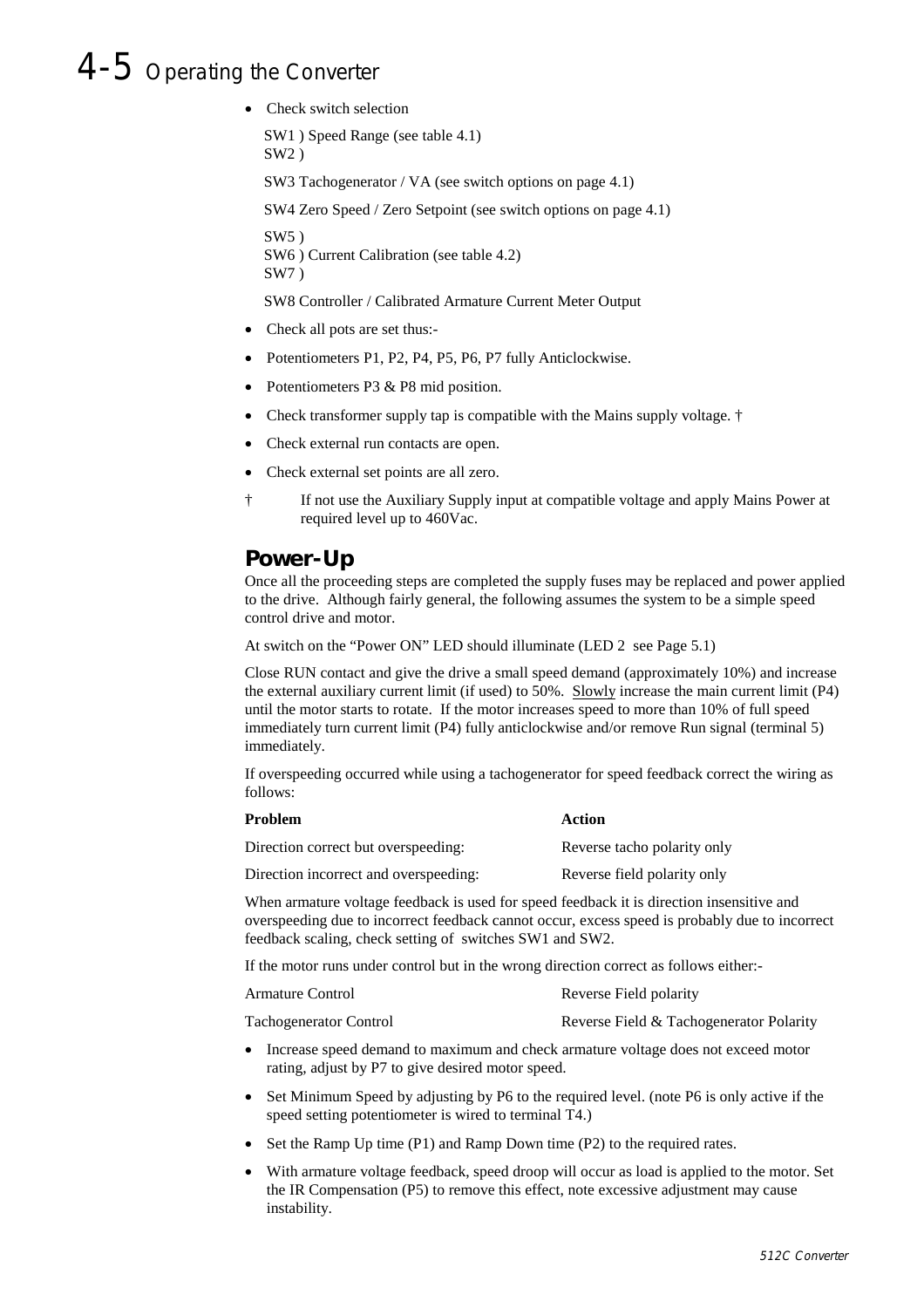- Adjust stability Potentiometer (P3) to improve transient response, note excessive adjustment may cause instability.
- **Note:** The IR compensation potentiometer (P5) must be fully anticlockwise in Tachogenerator control, adjustment will cause instability.
	- Monitor the armature current as indicated on terminal 6 the current meter output, verify that that at steady state the current does not exceed the controller rating, i.e. the voltage on T6 is not greater than 5V with SW8 OFF.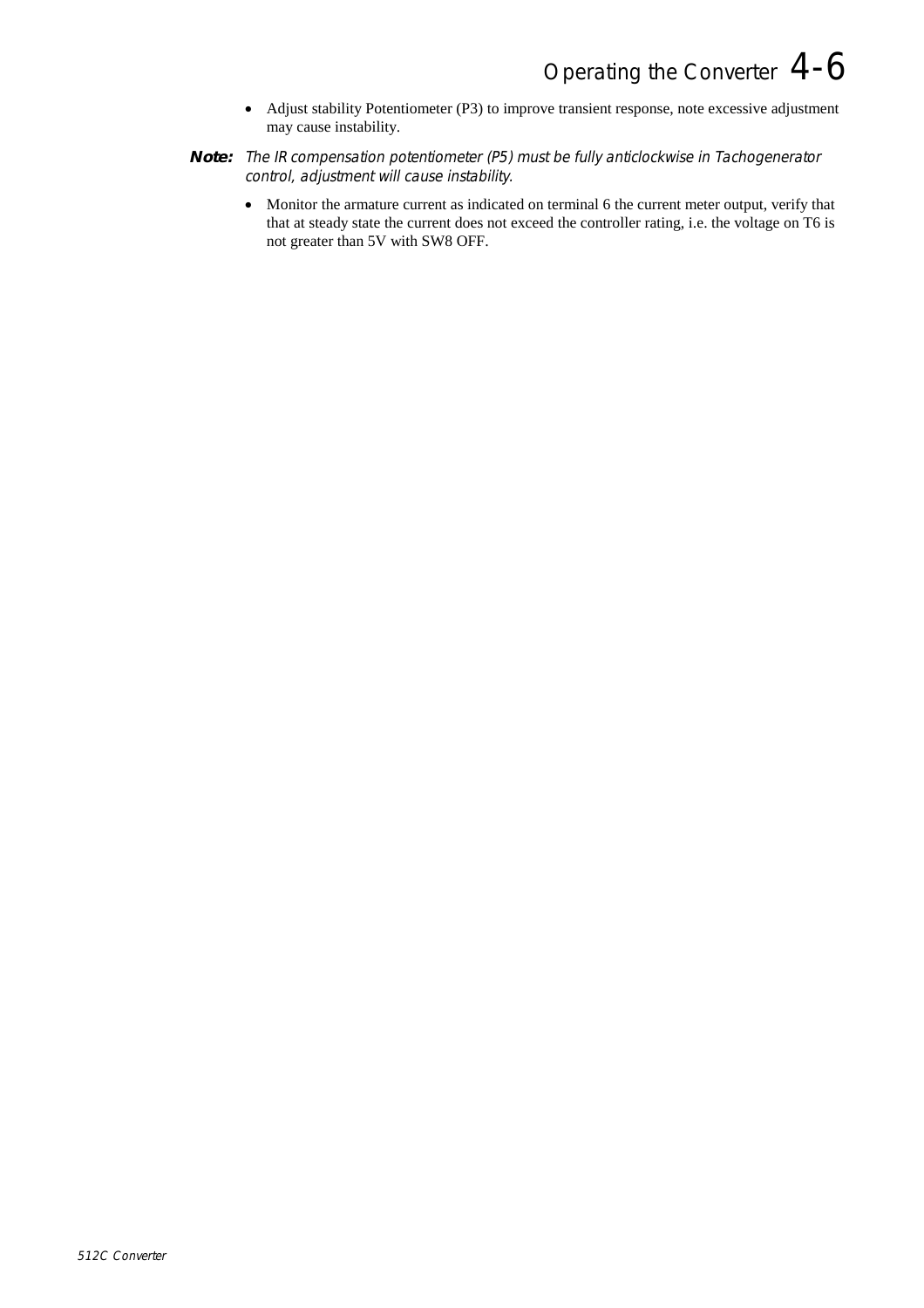# **ED INDICATIONS**

## **LED Indications**

| I FD1 | STALL TRIP  | Illuminated when controller detects a Stall Condition.                                                                                                                                   |
|-------|-------------|------------------------------------------------------------------------------------------------------------------------------------------------------------------------------------------|
|       |             | This is determined by the state of the Speed Loop if<br>Speed control is lost a Stall condition is determined a<br>Trip will occur after 60 seconds. The motor may not be<br>stationary. |
| IFD2  | POWER ON    | Illuminated when power supplied to Auxiliary Supply<br>either directly or via the Auxiliary terminal.                                                                                    |
| LED3  | OVERCURRENT | Illuminated when Armature Current exceeds 3 <sup>1/2</sup> times<br>Calibrated Current.                                                                                                  |

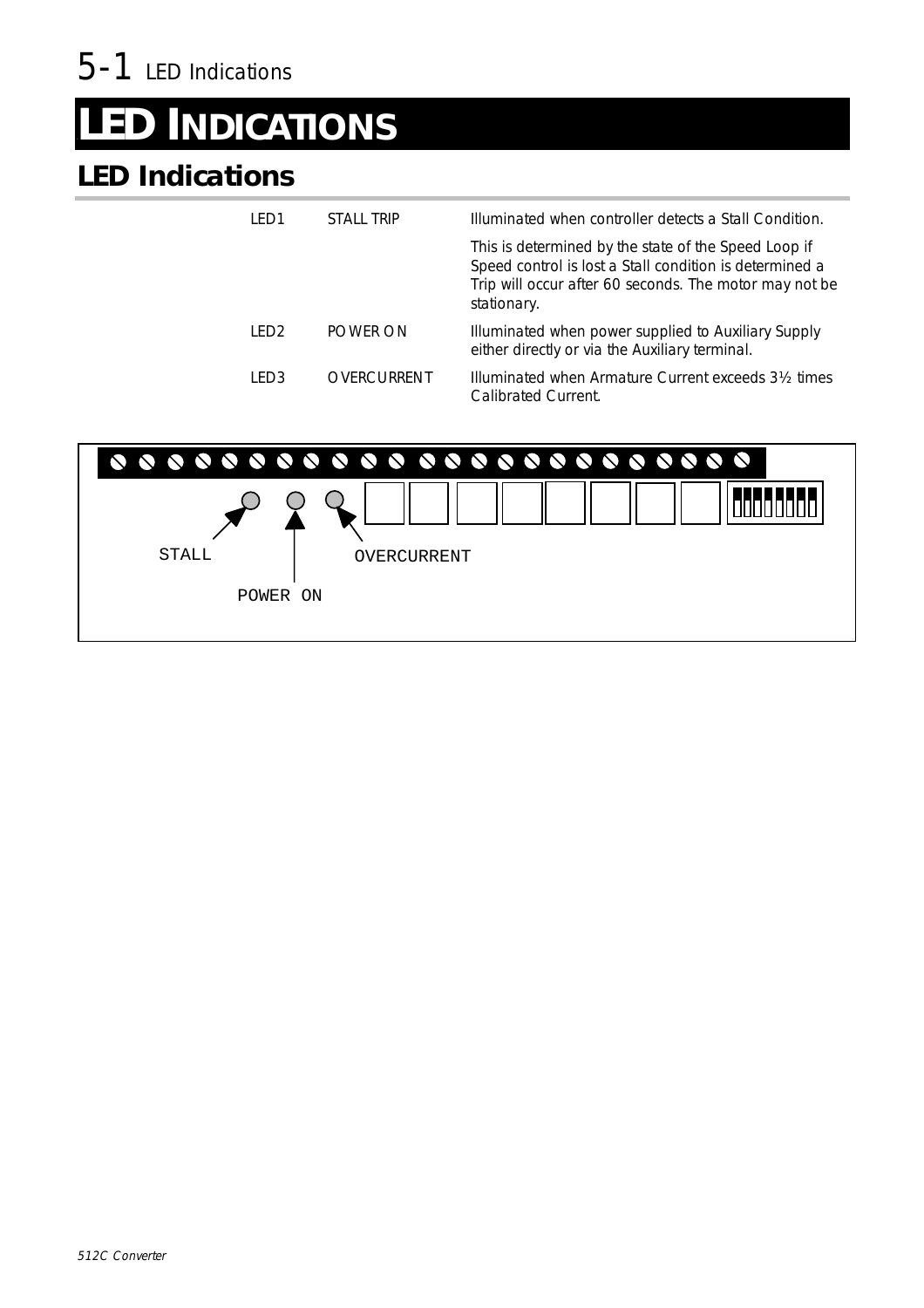# <sup>7</sup>**TERMINAL DESCRIPTIONS**

### **Control Terminals**

| <b>TERMINAL</b> | <b>FUNCTION</b>                             | <b>DESCRIPTION</b>                                                                                                               | <b>NOTES</b>                                                    |
|-----------------|---------------------------------------------|----------------------------------------------------------------------------------------------------------------------------------|-----------------------------------------------------------------|
| T1              | Tacho Feedback                              | Motor Mounted Tachogenerator Input.<br>Proportional to Motor Speed                                                               | +350 Vdc Max. Approx.<br>110 kohm.                              |
| T <sub>2</sub>  | Not Connected                               |                                                                                                                                  |                                                                 |
| T <sub>3</sub>  | Speed Meter Output                          | Analogue Output, 0 to $+10V$ for 0 to 100%<br>speed.                                                                             | 5mA output<br>S/C protected                                     |
| T <sub>4</sub>  | Minimum Speed                               | Setpoint Potentiometer return, minimum speed<br>adjustable 0 to 30% with 10K setpoint<br>potentiometer.                          | Must be used in<br>conjunction with a<br>setpoint potentiometer |
| T <sub>5</sub>  | Run                                         | Digital Input to Run Controller.<br>$+10V$ to $+24V$ to Run.<br>OV to Stop.                                                      |                                                                 |
| T <sub>6</sub>  | Current Meter Output                        | Analogue Output, $0$ to +10V<br>Scaling<br>$SW8 = On 5V = 100\%$ Calibrated Current<br>$SW8 = Off 5V = 100\%$ Controller Current | 5mA output<br>S/C protected                                     |
| T7              | Torque/Current Limit                        | Analogue Input,<br>0 to $+7.5V = 0$ to 150% of Calibrated Current                                                                |                                                                 |
| T <sub>8</sub>  | <b>OV Common</b>                            | Analogue / Digital Signal Common                                                                                                 |                                                                 |
| T <sub>9</sub>  | Setpoint Ramp O/P                           | Analogue Output,<br>0 to $+10V = 0$ to 100% Ramped Setpoint                                                                      | 5mA output<br>S/C protected                                     |
| T <sub>10</sub> | Aux. Speed Setpoint                         | Analogue Input,<br>0 to $+10V = 0$ to 100% Speed                                                                                 | approx<br>100 kohm                                              |
| T11             | OV Common                                   | Analogue / Digital Signal Common                                                                                                 |                                                                 |
| T12             | Total Setpoint O/P                          | Analogue Output,<br>0 to $+10V = 0$ to 100% Speed                                                                                | 5mA output<br>S/C protected                                     |
| T13             | Setpoint Ramp I/P                           | Analogue Input,<br>0 to $+10V = 0$ to 100% Speed                                                                                 | approx<br>100 kohm                                              |
| T14             | +10V Reference                              | Analogue Output,<br>+10V Reference for Speed/ Current Setpoints                                                                  | 5mA output<br>S/C protected                                     |
| <b>T15</b>      | Stall Override                              | Digital Input to Override Stall Detection<br>$+10V = Override$                                                                   | approx<br>100 kohm                                              |
| T16             | -10V Reference                              | Analogue Output,<br>-10V Reference for Speed/ Current Setpoints                                                                  | 5mA output<br>S/C protected                                     |
| T17             | Not Connected                               |                                                                                                                                  |                                                                 |
| T18             | Not Connected                               |                                                                                                                                  |                                                                 |
| T19             | <b>Health Output</b>                        | Digital Output,<br>$+24V =$ Healthy                                                                                              | 50mA Source<br>Unprotected                                      |
| T <sub>20</sub> | Not Connected                               |                                                                                                                                  |                                                                 |
| T <sub>21</sub> | Not Connected                               |                                                                                                                                  |                                                                 |
| T <sub>22</sub> | Not Connected                               |                                                                                                                                  |                                                                 |
| T <sub>23</sub> | Zero Speed Output /<br>Zero Setpoint Output | Digital Output,<br>$+24V =$ Running<br>$OV = Stopped$                                                                            | 50mA Source<br>Unprotected                                      |
| T <sub>24</sub> | Not Connected                               |                                                                                                                                  |                                                                 |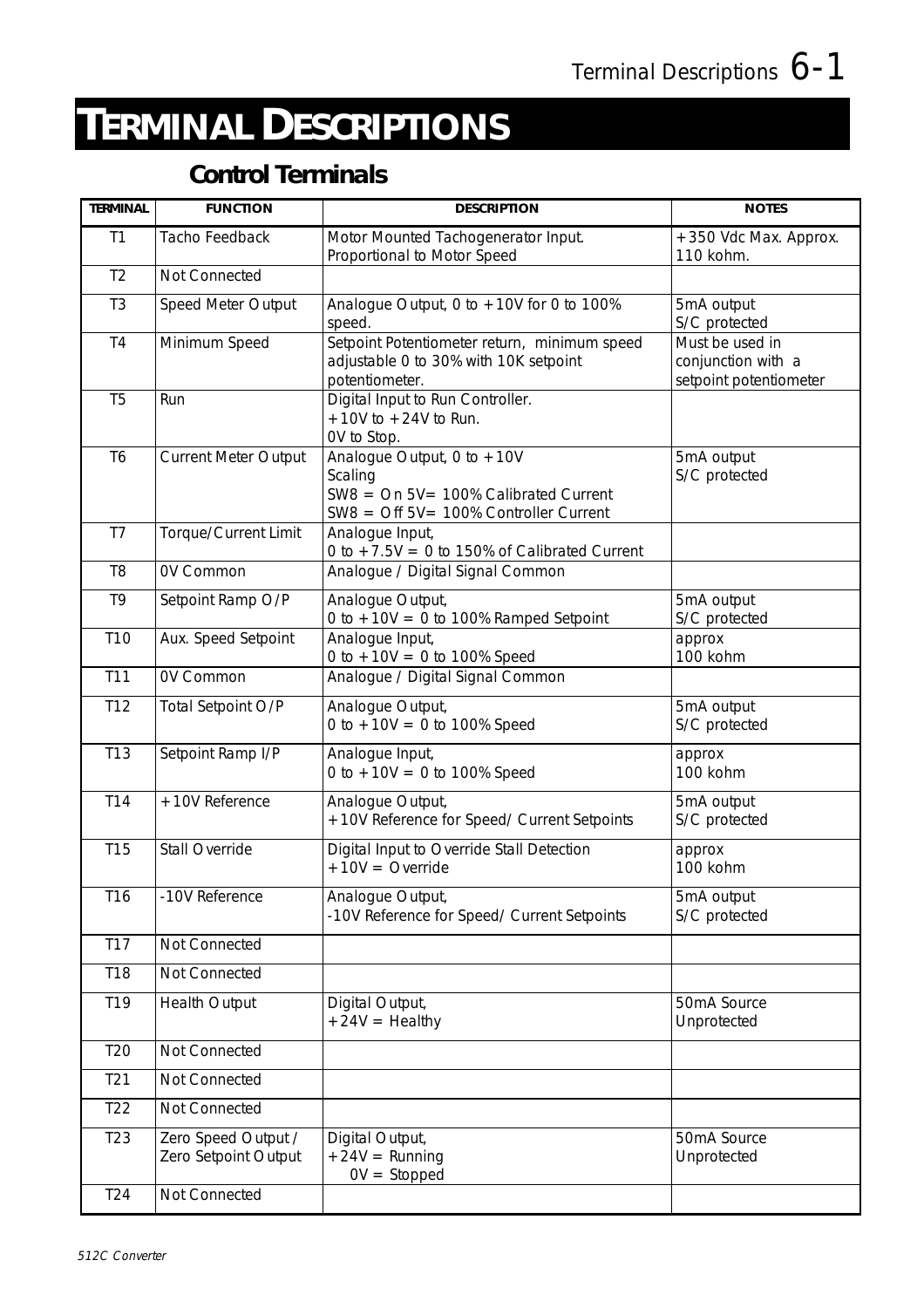# 6-2 Terminal Descriptions

### **Power Terminals**

| TERMINAL | <b>FUNCTION</b>            | <b>DESCRIPTION</b>                  | <b>NOTES</b>                                                                         |
|----------|----------------------------|-------------------------------------|--------------------------------------------------------------------------------------|
| L1       | AC Input Line 1            | Mains Supply Line1 Input            |                                                                                      |
| L2/N     | AC Input Line2/<br>Neutral | Mains Supply Line2 Input or Neutral | Must also be used as Auxiliary<br>Supply Return when Auxiliary<br>Supply Input used. |
| $A+$     | <b>Armature Positive</b>   | Motor Armature Positive Output.     |                                                                                      |
| А-       | <b>Armature Negative</b>   | Motor Armature Negative Output.     |                                                                                      |

### **Field Terminals (Auxiliary Supply)**

| <b>TERMINAL</b> | <b>FUNCTION</b>               | <b>DESCRIPTION</b>                                | <b>NOTES</b>                        |
|-----------------|-------------------------------|---------------------------------------------------|-------------------------------------|
| $F +$           | <b>Field Positive</b>         | Motor Field positive DC Output                    |                                     |
| F-              | <b>Field Negative</b>         | Motor Field negative DC Output                    |                                     |
| FL <sub>1</sub> | <b>Field Rectifier Supply</b> | Mains Supply Input Field Rectifier                |                                     |
| FL <sub>2</sub> | <b>Field Rectifier Supply</b> | Mains Supply Input Field Rectifier                |                                     |
| Aux L1          | <b>Auxiliary Supply</b>       | Auxiliary Supply Input to Control<br>Transformer. | Auxiliary Supply Return via<br>L2/N |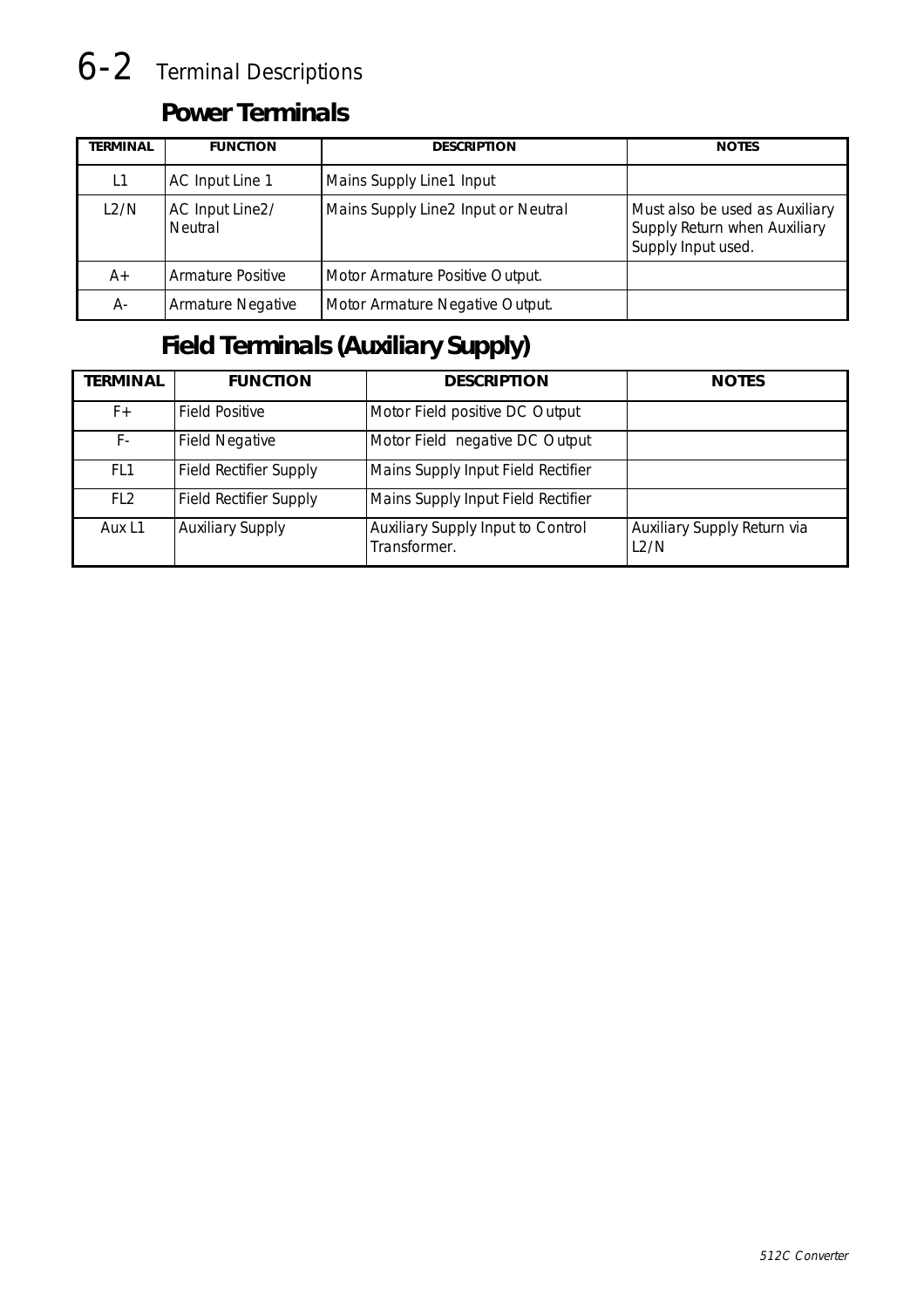# <sup>8</sup>**FAULT FINDING**

### **Troubleshooting**

| <b>PROBLEM</b>                          | <b>POSSIBLE CAUSE</b>                                                  | <b>REMEDY</b>                                                                                                                                |
|-----------------------------------------|------------------------------------------------------------------------|----------------------------------------------------------------------------------------------------------------------------------------------|
| No "Power On" LED 2<br>Illuminated      | No Supply Available                                                    | Check Supply Availability and Supply Fuse fitted or<br>Circuit Breaker closed.                                                               |
|                                         | Incorrect Supply Voltage<br>Applied to Controller                      | Check Supply Voltage and Transformer Tapping<br>position are compatible.                                                                     |
| Motor will not run at<br>Switch On      | Start/Run Signal not present                                           | <b>Check Control Circuit Wiring</b>                                                                                                          |
|                                         | No Speed Setpoint                                                      | Check Total Setpoint terminal 12. Check Setpoint<br>Potentiometer & Wiring                                                                   |
|                                         | No Armature Current                                                    | Check P4 adjustment & External Current Limit<br>Potentiometer setting & wiring (if used)                                                     |
|                                         | No Field                                                               | Check Field AC Supply and Field connections                                                                                                  |
|                                         | Motor Jammed                                                           | Free Obstruction                                                                                                                             |
| Motor Runs and Stops                    | Incorrect Current Limit Setting                                        | Check P4 setting                                                                                                                             |
| after short                             |                                                                        | Check external current limit setting                                                                                                         |
| period with "Stall" LED1<br>Illuminated | <b>Incorrect Current Calibration</b>                                   | Check Programming Switches SW5,6,7                                                                                                           |
|                                         | Motor Jammed                                                           | Free Obstruction                                                                                                                             |
|                                         | Incorrect Feedback Voltage<br>Calibration                              | Check Feedback Voltage Calibration Switches SW1/2.<br>Note These Switches must be set for both<br>Tachogenerator & Armature Voltage Feedback |
|                                         | Maximum Controller Output<br>Exceeded                                  | Check compatibility of Motor Voltage to Controller<br>Output Voltage                                                                         |
|                                         | Faulty Tachogenerator and/or<br>Coupling.                              | Check Tachogenerator (use Armature Voltage<br>Feedback Temporarily)                                                                          |
| Motor runs at Full Speed<br>only        | Incorrect Tachogenerator<br>Polarity or Open Circuit<br>Tachogenerator | Check Tachogenerator viability and connectivity                                                                                              |
|                                         | Open Circuit Speed Setpoint<br>Potentiometer                           | Check Terminal 13 or 10 as appropriate                                                                                                       |
|                                         | Minimum Speed Setting                                                  | Check Minimum Speed Potentiometer P6                                                                                                         |
| Motor runs with Zero<br>Setpoint.       | Zero Speed Offset Adjustment                                           | Adjust P8 to give Zero Speed                                                                                                                 |
| Motor Speed                             | Stability P3                                                           | Reduce P3                                                                                                                                    |
| Oscillating                             | IR Compensation P5                                                     | No IR compensation for Tachogenerator Feedback.<br>Reduce P5 for Armature Voltage Feedback                                                   |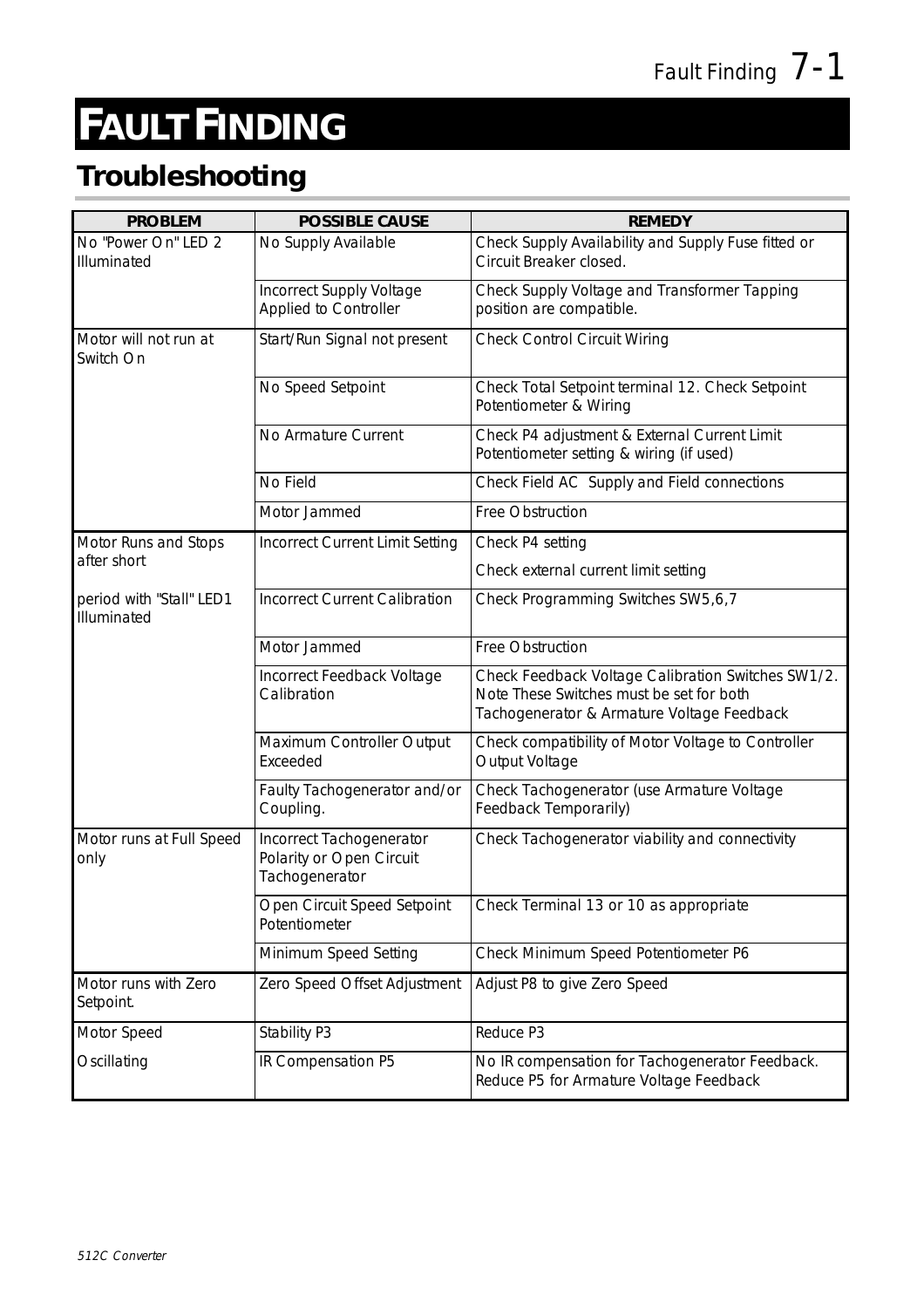# **DUTINE MAINTENANCE AND REPAIR**

#### **Caution**

Maintenance and repair should only be performed by competent persons using only the recommended spares. Use of incorrect parts may create a hazard and risk of injury.

### **Routine Maintenance**

Periodically inspect the Converter for build-up of dust or obstructions that may affect ventilation of the unit. Remove this using dry air.

### **Repair**

There are no user-serviceable components.

**IMPORTANT:** MAKE NO ATTEMPT TO REPAIR THE UNIT - RETURN IT TO EUROTHERM DRIVES.

#### **Returning the Unit to Eurotherm Drives**

Please have the following information available:

- The model and serial number see the unit's rating label
- Details of the fault

Contact your nearest Eurotherm Drives Service Centre to arrange return of the item.

You will be given a *Returned Material Authorisation.* Use this as a reference on all paperwork you return with the faulty item. Pack and despatch the item in the original packing materials; or at least an antistatic enclosure. Do not allow packaging chips to enter the unit.

#### **Disposal**

This product contains materials which are consignable waste under the Special Waste Regulations 1996 which complies with the EC Hazardous Waste Directive - Directive 91/689/EEC.

We recommend you dispose of the appropriate materials in accordance with the valid environmental control laws. The following table shows which materials can be recycled and which have to be disposed of in a special way.

| <b>Material</b>       | Recycle | <b>Disposal</b> |  |
|-----------------------|---------|-----------------|--|
| metal                 | yes     | no              |  |
| plastics material     | yes     | no              |  |
| printed circuit board | no      | yes             |  |

The printed circuit board should be disposed of in one of two ways:

- 1. High temperature incineration (minimum temperature  $1200^{\circ}$ C) by an incinerator authorised under parts A or B of the Environmental Protection Act
- 2. Disposal in an engineered land fill site that is licensed to take aluminium electrolytic capacitors. Do not dispose of in a land fill site set aside for domestic waste.

#### **Packaging**

During transport our products are protected by suitable packaging. This is entirely environmentally compatible and should be taken for central disposal as secondary raw material.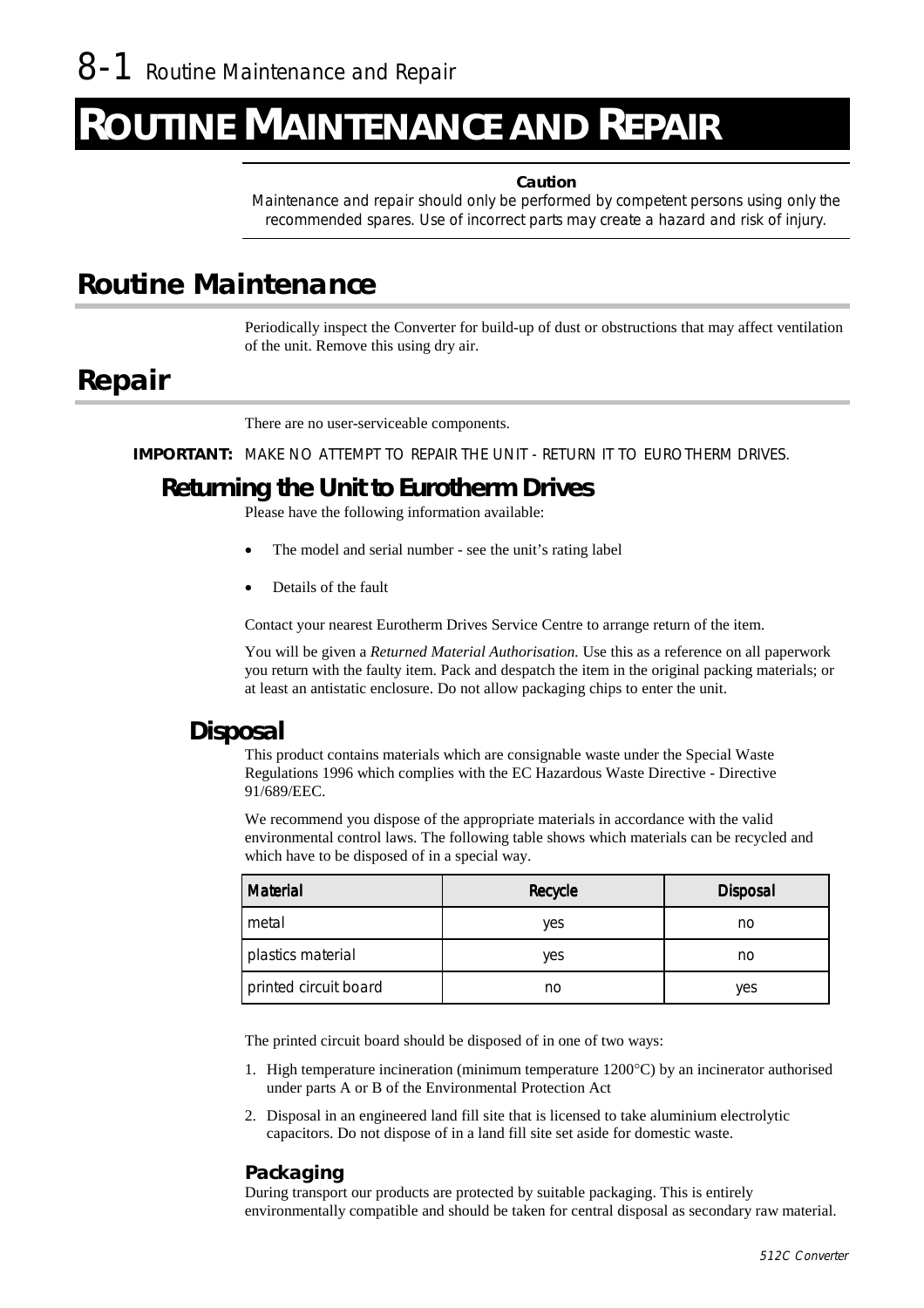# **REPLACEMENT OF 512 WITH 512C**

### **512C/512 Terminal Differences**

| <b>TERMINAL</b> | 512C                                        | 512                         | <b>COMMENTS</b>                                          |
|-----------------|---------------------------------------------|-----------------------------|----------------------------------------------------------|
| T1              | Tacho Feedback                              | Tacho Feedback              |                                                          |
| T <sub>2</sub>  | Not Connected                               | Not Connected               |                                                          |
| T <sub>3</sub>  | Speed Meter Output                          | Speed Meter Output          |                                                          |
| T4              | Minimum Speed                               | Minimum Speed               |                                                          |
| T <sub>5</sub>  | Run                                         | Run                         | Active High on 512C                                      |
| T6              | <b>Current Meter Output</b>                 | <b>Current Meter Output</b> |                                                          |
| T7              | Torque/Current Limit                        | Torque/Current Limit        |                                                          |
| T <sub>8</sub>  | <b>OV Common</b>                            | <b>OV Common</b>            |                                                          |
| T9              | Setpoint Ramp O/P                           | Setpoint Ramp O/P           |                                                          |
| T <sub>10</sub> | Aux. Speed Setpoint                         | Aux. Speed Setpoint         | Rescaled to be Normalised to<br>Setpoint Ramp I/P.       |
| T11             | <b>OV Common</b>                            | OV Common                   |                                                          |
| T12             | Total Setpoint O/P                          | $+12V$                      | Undesirable to Provide access to<br>PS Rails.            |
|                 |                                             |                             | <b>Total Setpoint Output is a useful</b><br>alternative. |
| T <sub>13</sub> | Setpoint Ramp I/P                           | Setpoint Ramp I/P           |                                                          |
| T14             | +10V Reference                              | +10V Reference              |                                                          |
| <b>T15</b>      | Stall Reset.                                | <b>Stall Reset</b>          | Signal Level Revised.                                    |
| T <sub>16</sub> | -10V Reference.                             | $-12V$                      | Undesirable to provide access to<br>PS Rails.            |
|                 |                                             |                             | -10V Reference useful<br>alternative.                    |
| T17             | Not Connected. *                            | Not Connected               |                                                          |
| T18             | Not Connected. *                            | Health Relay. N/C           | Relay removed.                                           |
| T19             | <b>Health Output</b>                        | Health Relay. Co            | Relay Removed.                                           |
|                 |                                             |                             | Transistor O/P.                                          |
| T <sub>20</sub> | Not Connected*                              | Health Relay. N/O           | Relay removed.                                           |
| T <sub>21</sub> | Not Connected*                              | Not Connected               |                                                          |
| T <sub>22</sub> | Not Connected*                              | Zero Speed Relay. N/C       | Relay removed.                                           |
| T <sub>23</sub> | Zero Speed Output /<br>Zero Setpoint Output | Zero Speed Relay. Co        | Relay Removed.<br>Transistor O/P.                        |
| T <sub>24</sub> | Not Connected*                              | Zero Speed Relay. N/O       | Relay removed.                                           |

\* Relays must be provided externally.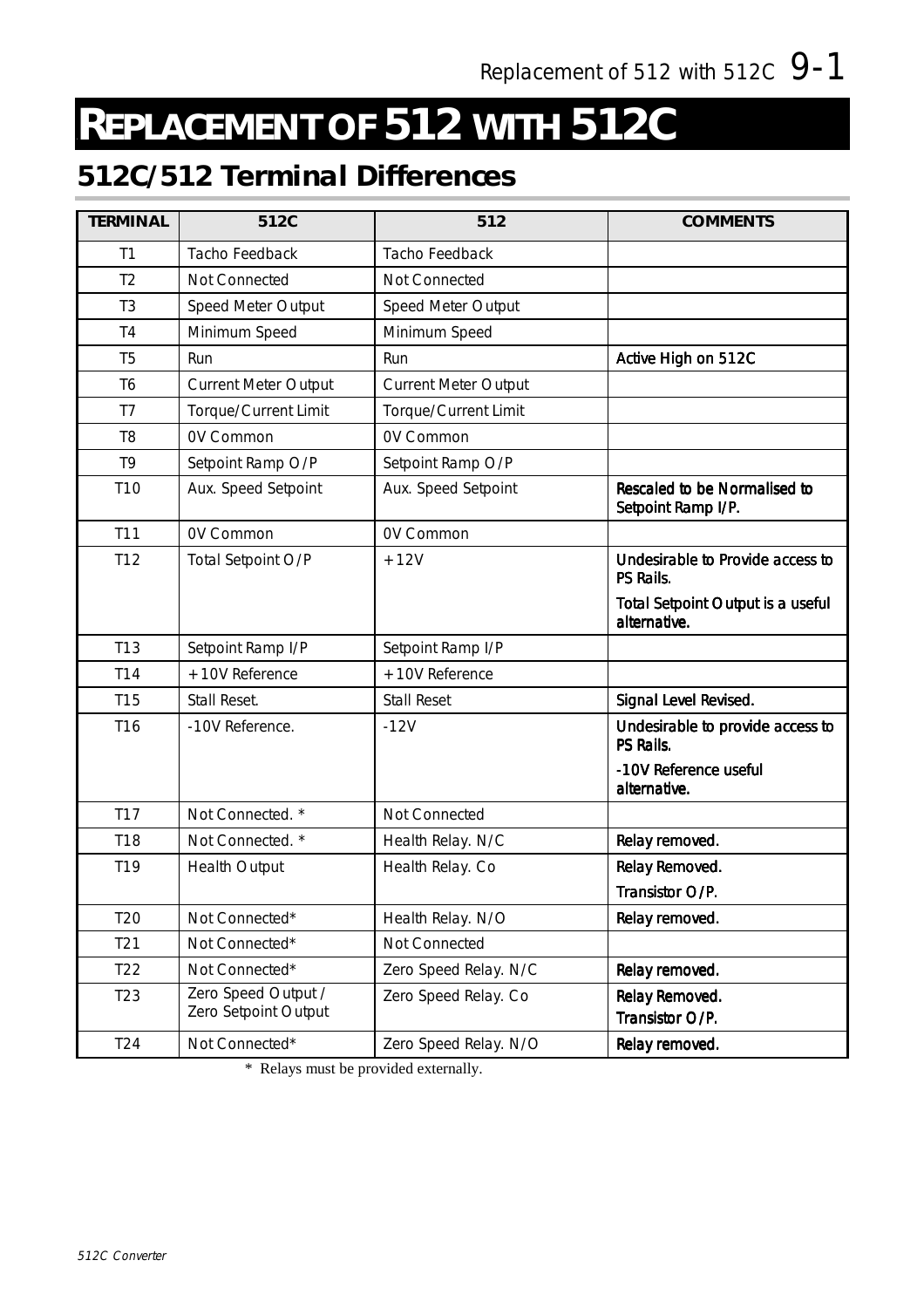# 9-2 Replacement of 512 with 512C

### **Functional Differences 512C & 512**

| Switches              | Switch 4 now selects Zero Speed or Zero Ramped Setpoint.                             |
|-----------------------|--------------------------------------------------------------------------------------|
| Ramps                 | Maximum Time Increased to 40 seconds.                                                |
| Overload              | Now 60 seconds at 150%.                                                              |
| Run                   | Signal Level now active High to Eliminate Safety Hazard and Enable common switching. |
| <b>Total Setpoint</b> | Total Setpoint Sum at Terminal 12                                                    |
| $-10V$                | -10v Reference for System applications.                                              |
| Zero Offset           | Speed Trim Adjustment at Zero Setpoint.                                              |
| Aux. Speed Setpoint   | Normalised to Ramp Setpoint.                                                         |
| Relays *              | Removed to give spare terminals for Additional Functions.                            |
| Auxiliary             | Additional Auxiliary Supply terminal to allow use on other Mains Supply Voltages     |
| <b>EMC</b>            | Complies with EMC Directive.                                                         |

\* Relays must be provided externally.



THE 512C IS NOT A DIRECT REPLACEMENT FOR THE 512 IT IS FUNCTIONALLY EQUIVALENT.

WHEN A 512C IS USED TO REPLACE A 512 WITH THE HEALTH AND/OR ZERO SPEED RELAYS UTILISED, EXTERNAL RELAYS MUST BE PROVIDED.

CARE MUST ALSO BE TAKEN TO AVOID CONNECTING LIVE PARTS TO THE RELAY OUTPUT DRIVER TERMINALS.



The 512C needs two external relays to become directly compatible with the 512 and the 'Run' terminal must be rewired to provide a high level input to 'Run'. Existing wiring to the 'Health' and 'Zero Speed' relay contacts must be relocated to the external relays. The Run signal is valid for Signal Levels from +10 to 24V DC and can be driven from either T14 (+10V) or T19 (Health).

The 'Zero Output' terminal on the 512C must be selected to 'Zero Speed' output by ensuring that SW4 is 'On'.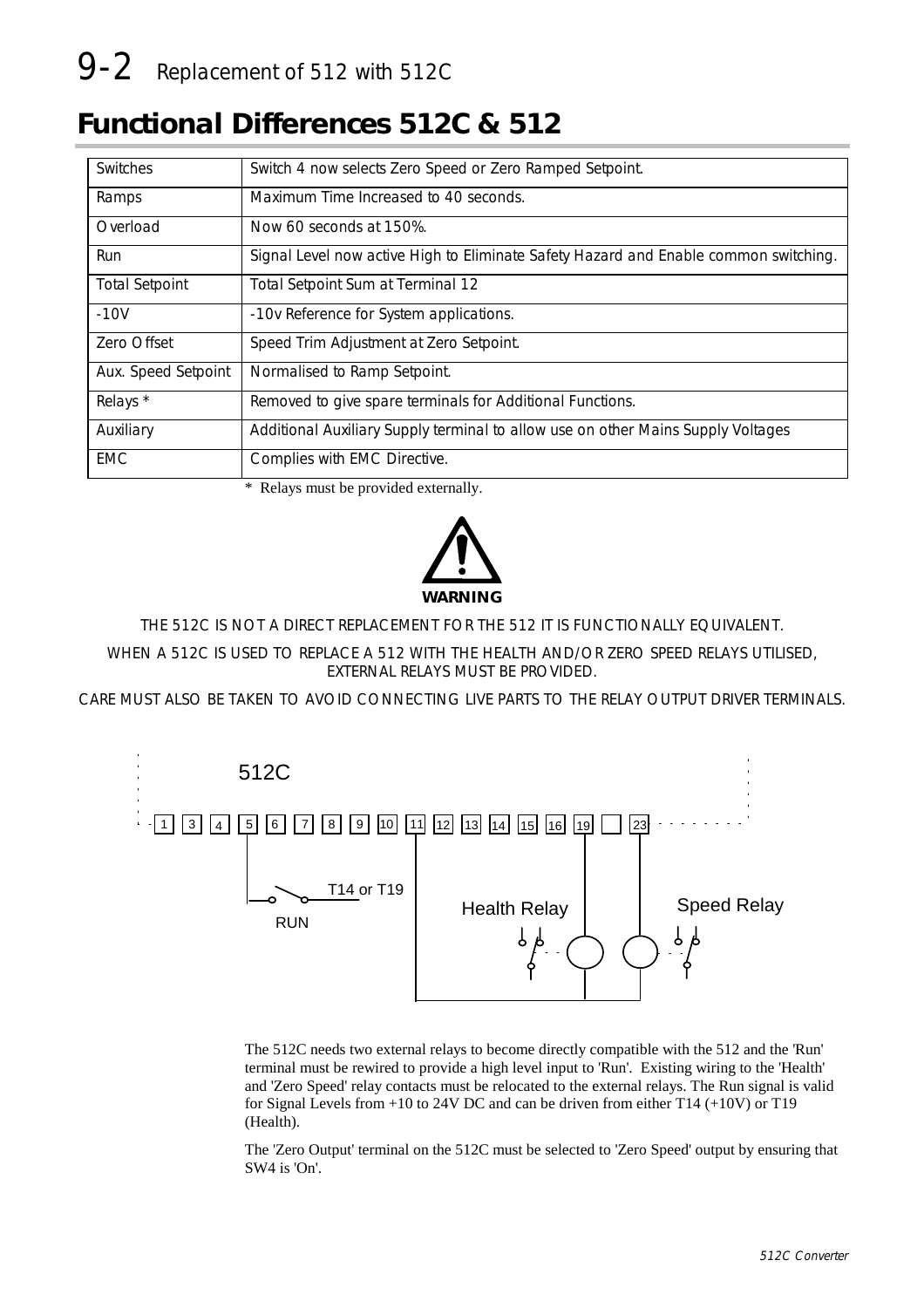# <sup>1</sup>**BLOCK DIAGRAM**

### **Block Diagram**



4

MINIMUM MINIMUM<br>SPEED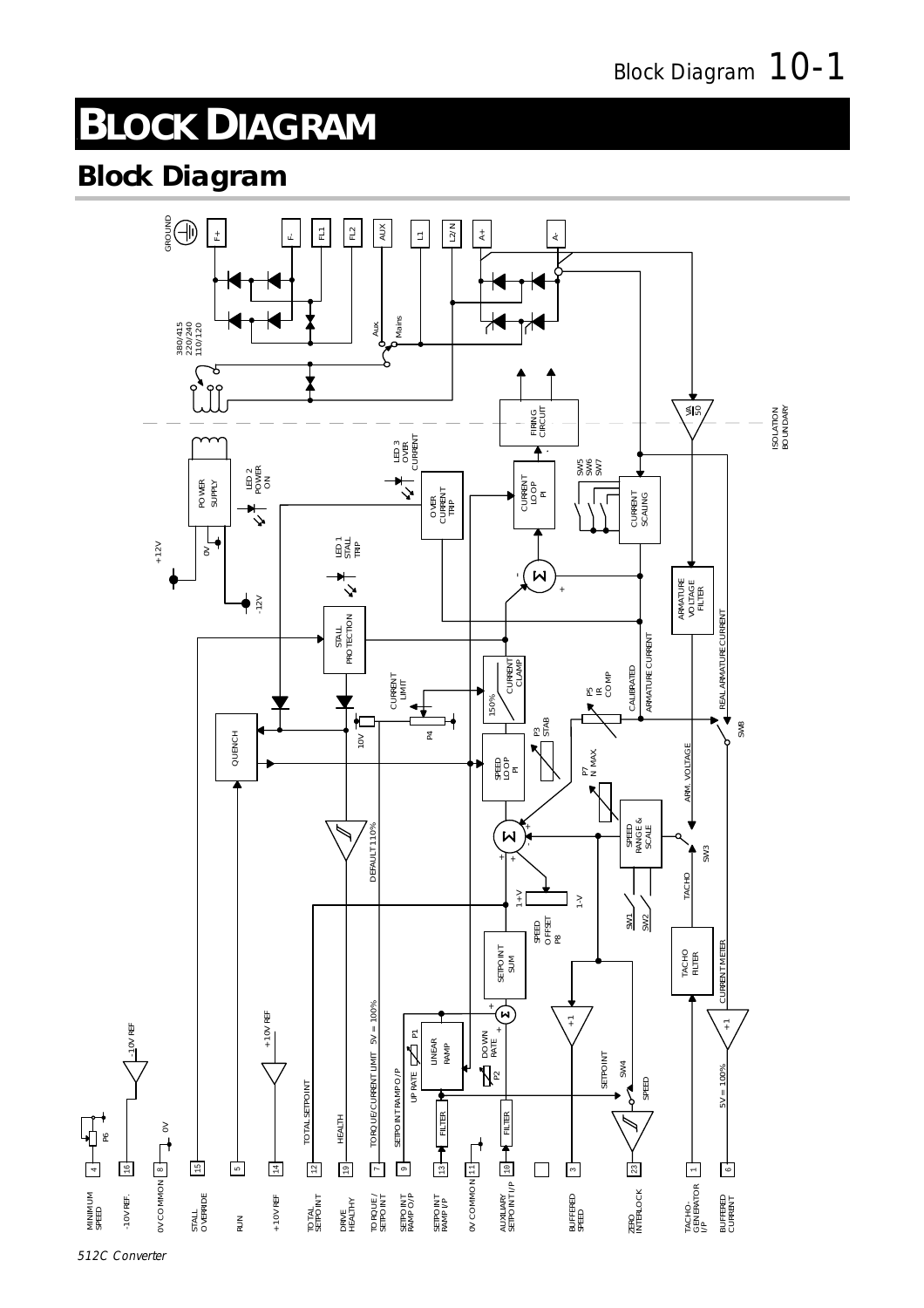# <sup>12</sup>**TECHNICAL SPECIFICATIONS**

### **Environmental Requirements**

| Enclosure                    | Chassis Mounting IP00.                                                |
|------------------------------|-----------------------------------------------------------------------|
| <b>Operating Temperature</b> | 0 to +40 <sup>o</sup> C. (Derate 1.5%/Degree above 40 <sup>o</sup> C) |
| Humidity                     | 85% R.H. at 40 <sup>o</sup> C. (non condensing)                       |
| Altitude                     | Above 1000m derate at 1% / 100m.                                      |
| Storage Temperature          | $-25^{\circ}$ C to $+55^{\circ}$ C                                    |
| <b>Transport Temperature</b> | $-25^{\circ}$ C to $+70^{\circ}$ C                                    |
| <b>Climatic Conditions</b>   | Class 3k3, as defined by EN50178 (1998)                               |

### **Operating Conditions**

| <b>Installation Category</b> | Overvoltage Category III                  |                       |  |
|------------------------------|-------------------------------------------|-----------------------|--|
| Pollution                    | Pollution Degree 2.                       |                       |  |
| Maximum Supply Voltages      | Non earth referenced (IT)<br>480Vac L - L |                       |  |
| (Derived from a 3-phase)     | or earth referenced (TN)                  |                       |  |
| supply)                      | 480Vac L - N                              | Earth referenced (TN) |  |

#### **Wiring**

- Control Cabling 0.75sq.mm minimum.
- Power cable to be minimum 600V AC rated at 1.5 x armature current.
- " High speed semi-conductor fuses of the correct rating are recommended controller semiconductor protection, as the 512C is not internally fused. The suitability of the semiconductor fuse branch protection should be decided by the installer.
- Ensure a protective earth connection is made compatible with the rating.
- Isolated control wiring should not be run close to the power cabling. If screened cables are used (recommended on setpoints and tachogenerators) connect screens to earth only at controller end.
- Eurotherm Drives can supply fuse assemblies which can be bulkhead mounted and also act as convenient supply isolators.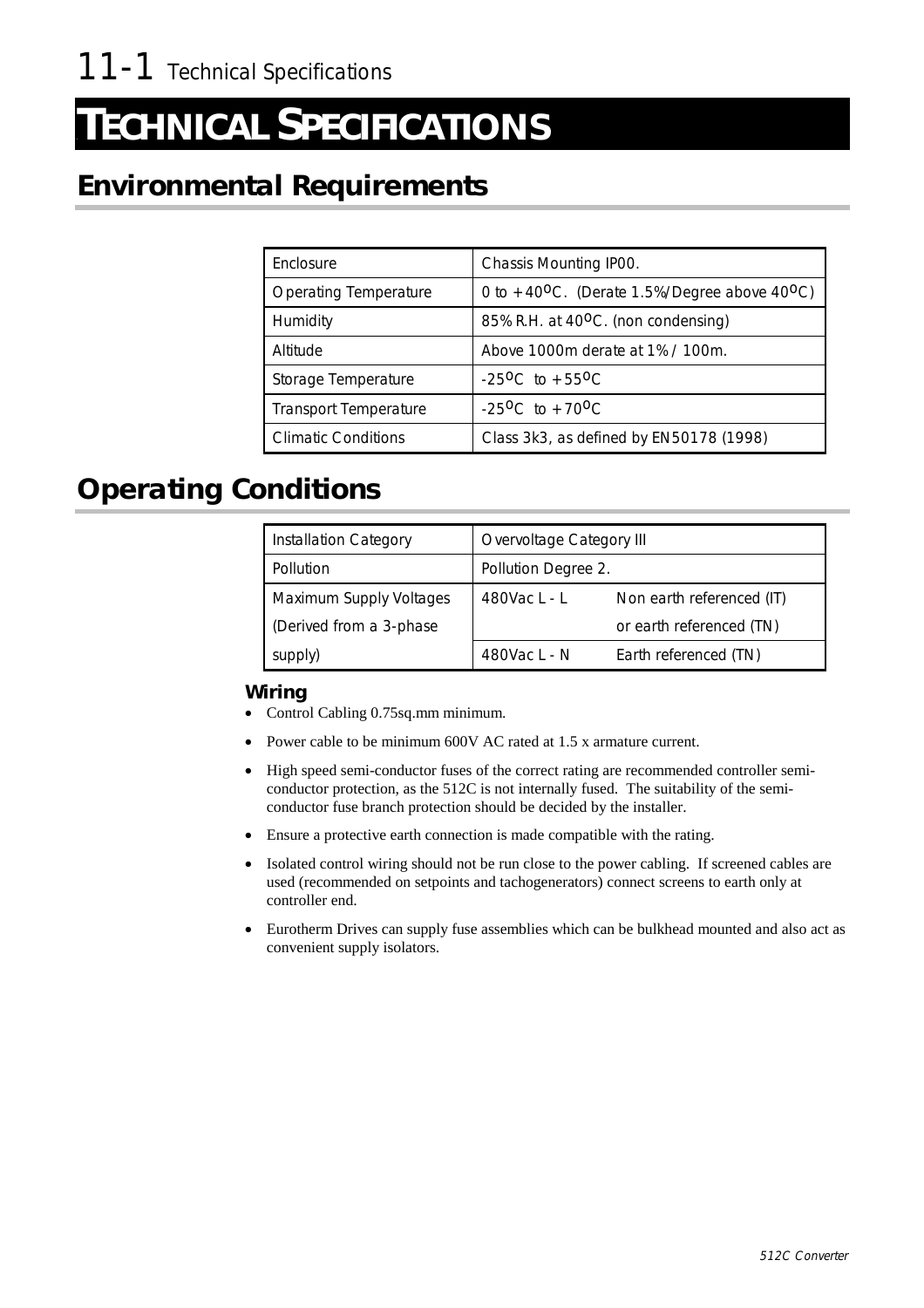|         | Function | Rating | <b>Cable Size</b>            | <b>Fuse Isolator Kit</b> | <b>Fuse Rating</b> | <b>ED Part No.</b> |
|---------|----------|--------|------------------------------|--------------------------|--------------------|--------------------|
| 512C/04 | Supply   | 6A     | 1.5mm <sup>2</sup> /16AWG    | LA057605U012             | 12A fuse           | CH390123           |
|         | Motor    | 4A     | 1.5mm <sup>2</sup> /16AWG    |                          |                    |                    |
|         | Ground   |        | 1.5mm <sup>2</sup> /16AWG    |                          |                    |                    |
| 512C/08 | Supply   | 12A    | $2.5$ mm $^{2}/14$ AWG       | LA057605U016             | 16A fuse           | CH390163           |
|         | Motor    | 8A     | $2.5$ mm <sup>2</sup> /14AWG |                          |                    |                    |
|         | Ground   |        | 2.5mm <sup>2</sup> /14AWG    |                          |                    |                    |
| 512C/16 | Supply   | 24A    | 6mm <sup>2</sup> /10AWG      | LA057605U032             | 32A fuse           | CH390323           |
|         | Motor    | 16A    | 6mm <sup>2</sup> /10AWG      |                          |                    |                    |
|         | Ground   |        | 6mm <sup>2</sup> /10AWG      |                          |                    |                    |
| 512C/32 | Supply   | 48A    | 16mm <sup>2</sup> /6AWG      | LA057605U050             | 50A fuse           | CH390054           |
|         | Motor    | 32A    | 16mm <sup>2</sup> /6AWG      |                          |                    |                    |
|         | Ground   |        | 16mm <sup>2</sup> /6AWG      |                          |                    |                    |
| ALL     | Field    | 3A     | 1.5mm <sup>2</sup> /16AWG    | LA054664                 | 10A                | CH230014           |

#### *Table 11.1 Recommended Cable Sizes.*

### **Terminal Tightening Torques**

| Control & Field | $0.6$ Nm | $0.4$ lbf-ft | $4.5$ lbf-in |
|-----------------|----------|--------------|--------------|
| Power           | 2.7 Nm   | 2 Ibf-ff     | 24 lbf-in    |
| Earth           | 7.1 Nm   | 5.25 lbf-ft  | $63$ lbf-in  |

**Note:** The cable sizes shown are based on a Form Factor of 1.5 and an overload allowance of 110% (giving a multiplier of 1.65), they are selected for the notional rating of each controller. Smaller cable may be used if the controller is calibrated at a lower current level.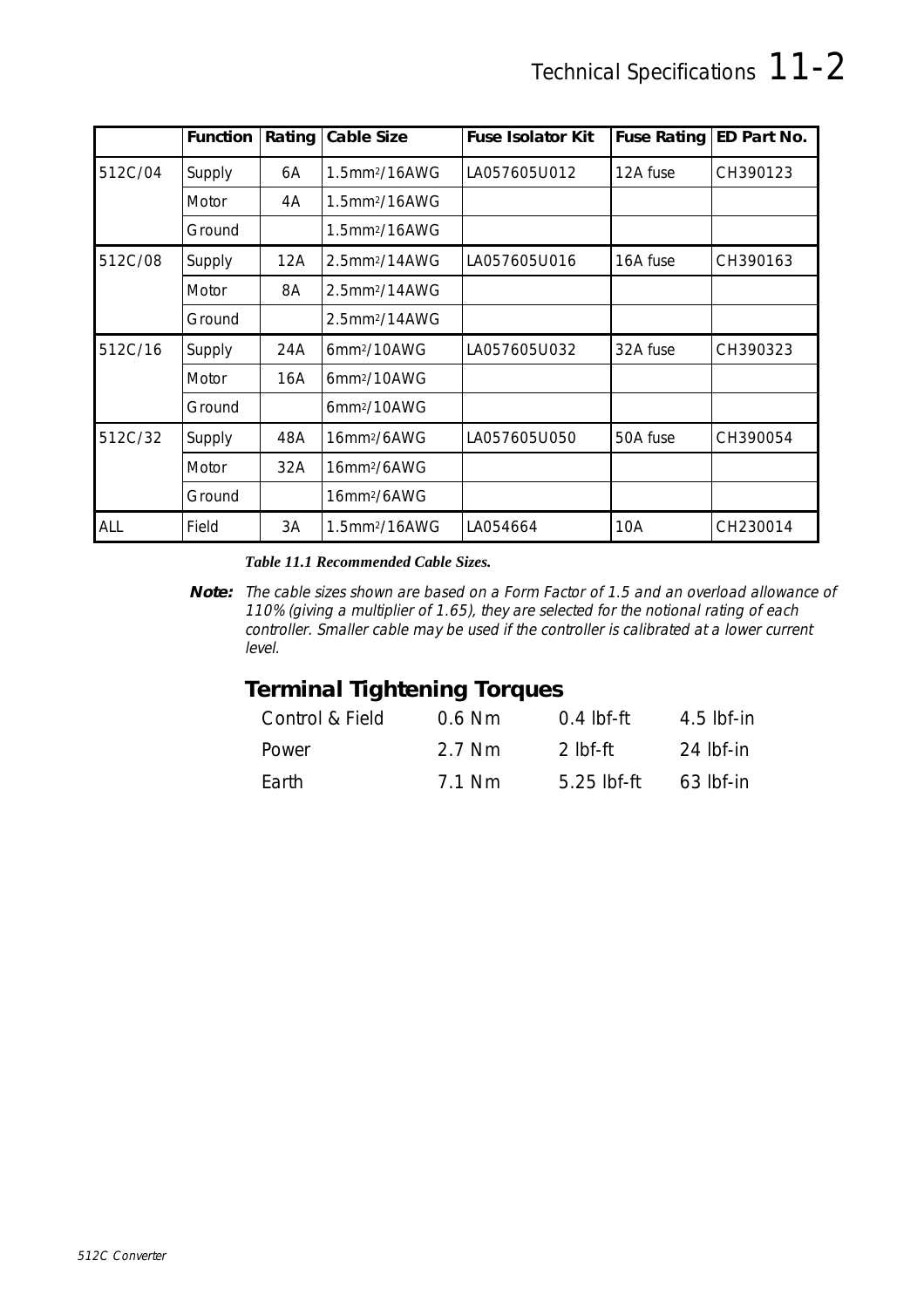# 11-3 Technical Specifications

### **Electrical Ratings**

| <b>INPUT RATINGS</b>                           | <b>SYMBOL</b>  | 512C/04                                           | 512C/08                                                                   | 512C/16                   | 512C/32                 |  |  |
|------------------------------------------------|----------------|---------------------------------------------------|---------------------------------------------------------------------------|---------------------------|-------------------------|--|--|
| Supply Voltage                                 | Vs             |                                                   | 110/120<br>Vac $\pm$ 10%<br>220/240<br>380/415<br>460/480 (1)             |                           |                         |  |  |
| Supply Current                                 | $\mathsf{I}$ s | 6A                                                | 12A                                                                       | 24A                       | 48A                     |  |  |
| <b>Supply Frequency</b>                        | fs             |                                                   |                                                                           | 50/60 Hz $\pm$ 5 Hz       |                         |  |  |
| <b>OUTPUT RATINGS</b>                          |                |                                                   |                                                                           |                           |                         |  |  |
| Nominal Armature<br>Voltage                    | Va             |                                                   | 90 Vdc at 110/120 Vac<br>180 Vdc at 220/240 Vac<br>320 Vdc at 380/415 Vac |                           |                         |  |  |
| Maximum Armature<br>Current                    | la             | 4A dc ±10%                                        | 8A dc ±10%                                                                | 16A dc ±10%               | 32A dc ±10%             |  |  |
| Armature Current<br>Calibration                | Ical           | 0.5 to 4A<br>in 0.5A steps                        | 1 to 8A<br>in 1A steps                                                    | 2 to 16A<br>in 2A steps   | 4 to 32A<br>in 4A steps |  |  |
| Nominal Motor Power at<br>320 Vdc Armature     | Pm<br>Hp       | 1.125kW<br>$1 \frac{1}{2}$ Hp                     | 2.25 kW<br>3 Hp                                                           | 4.5 kW<br>6 Hp            | 9 kW<br>12 Hp           |  |  |
| Overload                                       |                |                                                   |                                                                           | 150% for 60 seconds       |                         |  |  |
| <b>Field Current</b>                           | lf             |                                                   |                                                                           | 3 A dc                    |                         |  |  |
| Field Voltage                                  | Vf             |                                                   |                                                                           | 0.9 X Supply Voltage (Vs) |                         |  |  |
| Maximum Armature Form<br>Factor                |                | 1.5                                               |                                                                           |                           |                         |  |  |
| Thyristor 1 <sup>2</sup> t                     |                | 300 A <sup>2</sup> s                              |                                                                           |                           |                         |  |  |
| <b>Typical Controller</b><br>Dissipation at la |                | $15W^{(2)}$                                       | 25W (2)                                                                   | 50W (2)                   | 75W (2)                 |  |  |
| Earth Leakage                                  |                | 5mA (3)<br><b>Without Filter</b><br>$\frac{1}{2}$ |                                                                           |                           |                         |  |  |
| Current at 480Vac                              |                | With Filter                                       | 50mA                                                                      |                           |                         |  |  |

**Note:**

- 1. 460/480 Vac Operation is available when used with an auxiliary supply input of a suitable standard value.
- 2. See page 3-2 for filter watt loss information.
- 3. Permanent earthing mandatory.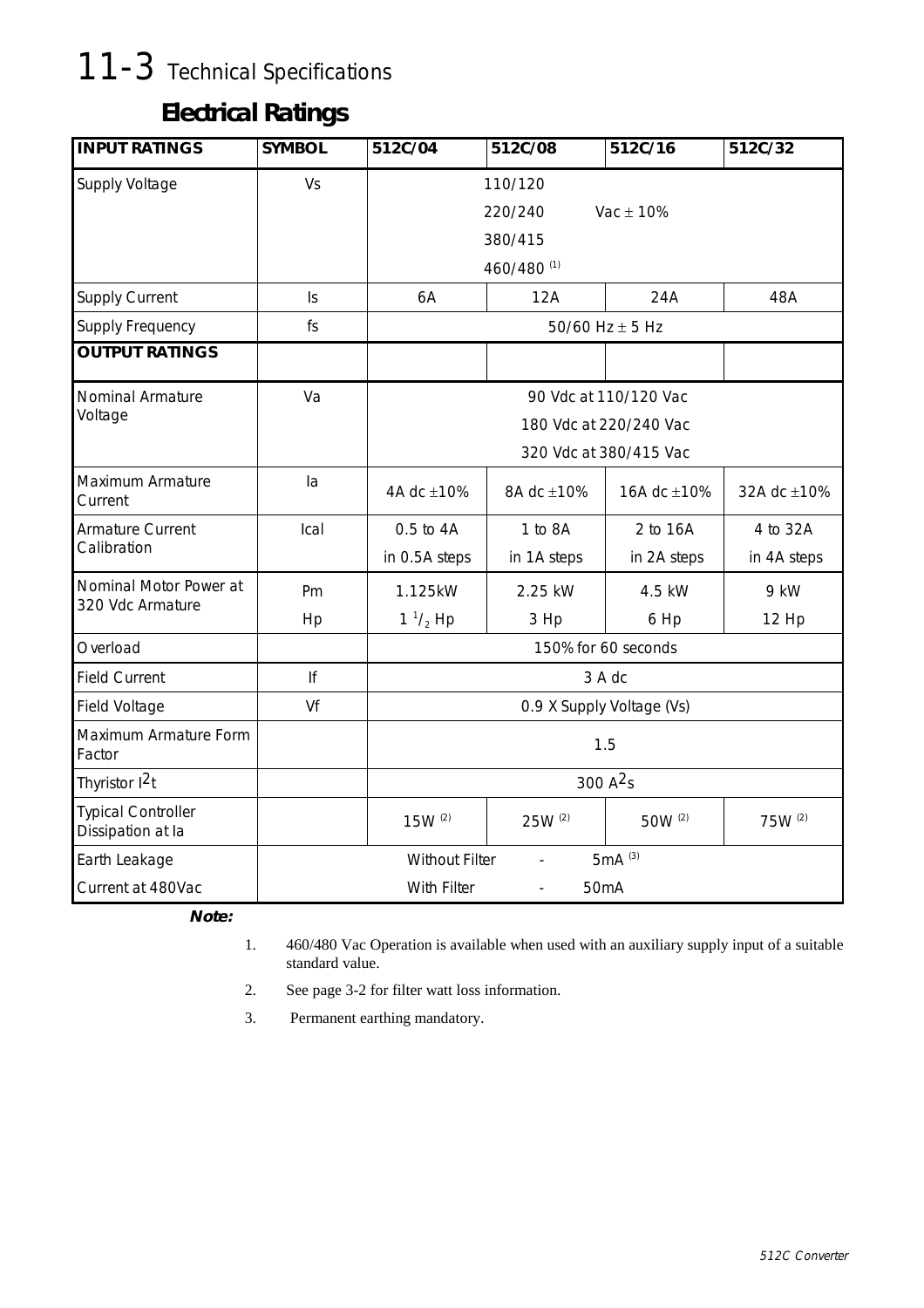# 12-2 Certification for the Converter



*Figure 12.1 Eurotherm EMC 'CE' Mark Validity Chart*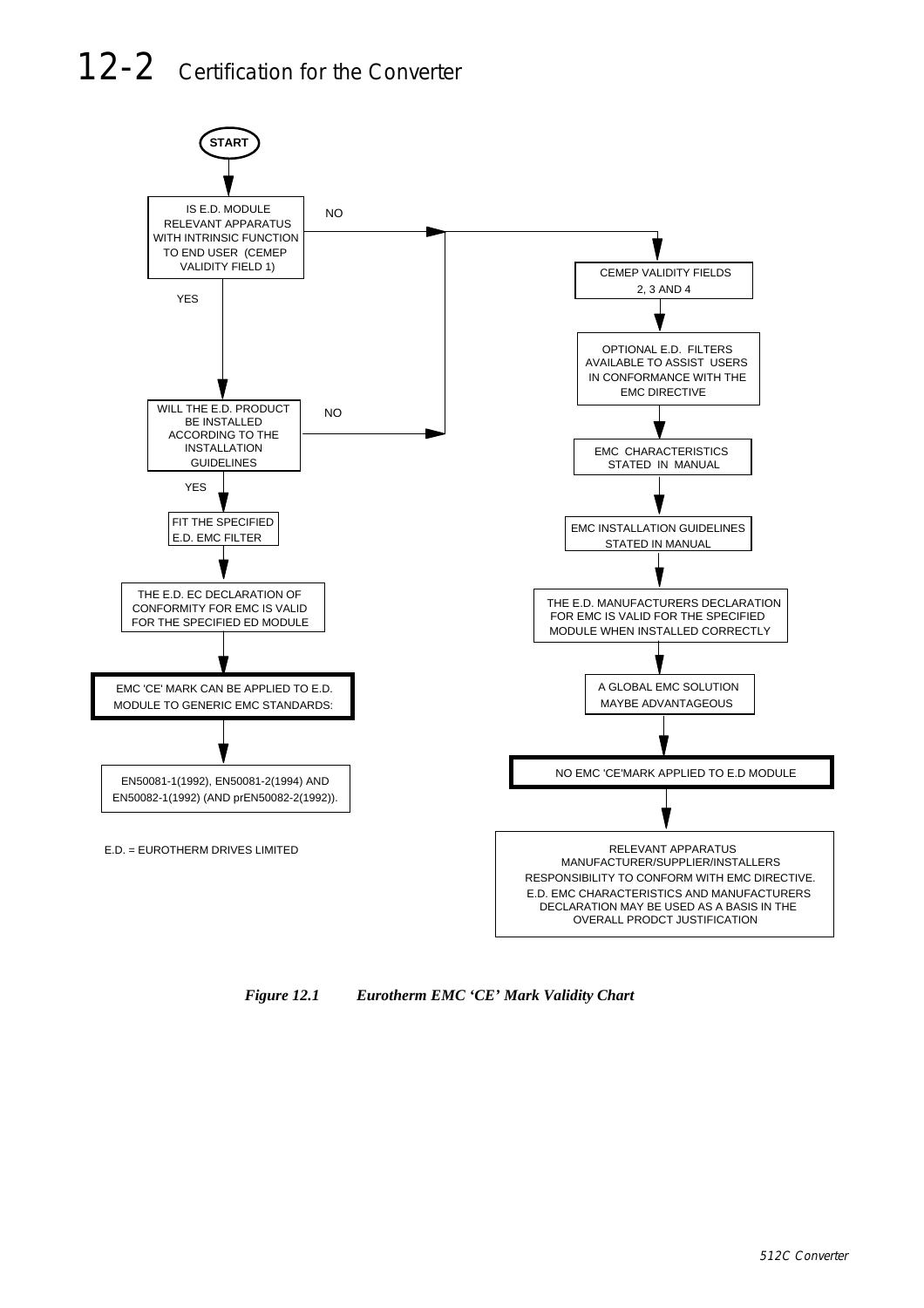2 | GROUND | 10 AWG (5.3mm<sup>2</sup>)

### **Special Considerations for Installations Requiring Compliance with UL Standards**

#### **Terminations**

UL Compression Lug Kits are available for the controllers which provide sets of lugs suitable for the following ratings. These lugs must be applied with the correct tooling as described in the Installation Instructions provided with each kit.

| Kit Part No. | Output | No. of | Purpose       | Wire Size                    |
|--------------|--------|--------|---------------|------------------------------|
|              | Rating | Lugs   |               |                              |
| LA389745U016 | 16A    |        | AC.           | 8 AWG (8.4mm <sup>2</sup> )  |
|              |        |        | DC.           | 10 AWG (5.3mm <sup>2</sup> ) |
|              |        |        | <b>GROUND</b> | 10 AWG (5.3mm <sup>2</sup> ) |
| LA389745U032 | 32A    |        | AC.           | 4 AWG (21.2mm <sup>2</sup> ) |
|              |        |        | DC.           | 6 AWG (13.3mm <sup>2</sup> ) |

The following terminal kits are available for the connection of Power Cabling.

The above wire sizes for AC and DC terminations are based on a form factor of 1.5 and an overload requirement of 150% as specified in UL Standard 508C.

#### **Motor Overload Protection**

An External Motor Overload Protective Device must be provided by the Installer. This device can comprise of a Thermal Sensor within the Motor Winding monitored by an external Relay but this combination cannot be evaluated by UL, hence it is the responsibility of the installer / local inspector to determine whether the combination is in compliance with the National Electric Code or Local Code requirements.

#### **Short Circuit Protection Requirements**

UL Listed (JDDZ) non-renewable cartridge fuses, rated 300V AC or 600V AC (as appropriate depending on the rated input voltage of the drive), must be installed upstream of the drive.

|         | <b>Function</b> | Rating | Cable Size                   | <b>Fuse Rating</b> |
|---------|-----------------|--------|------------------------------|--------------------|
| 512C/04 | Supply          | 6А     | 1.5mm <sup>2</sup> /16AWG    | 10A fuse           |
|         | Motor           | 4Α     | 1.5mm <sup>2</sup> /16AWG    |                    |
|         | Ground          |        | $1.5$ mm <sup>2</sup> /16AWG |                    |
| 512C/08 | Supply          | 12A    | 2.5mm <sup>2</sup> /14AWG    | 15A fuse           |
|         | Motor           | 8А     | 2.5mm <sup>2</sup> /14AWG    |                    |
|         | Ground          |        | 2.5mm <sup>2</sup> /14AWG    |                    |
| 512C/16 | Supply          | 24A    | 6mm <sup>2</sup> /10AWG      | 30A fuse           |
|         | Motor           | 16A    | 6mm <sup>2</sup> /10AWG      |                    |
|         | Ground          |        | 6mm <sup>2</sup> /10AWG      |                    |
| 512C/32 | Supply          | 48A    | 16mm <sup>2</sup> /6AWG      | 60A fuse           |
|         | Motor           | 32A    | 16mm <sup>2</sup> /6AWG      |                    |
|         | Ground          |        | 16mm <sup>2</sup> /6AWG      |                    |
| ALI     | Field           | ЗA     | 1.5mm <sup>2</sup> /16AWG    | 10A                |

#### **Short Circuit Rating**

Models Rated More than 1HP.

These controllers are suitable for use on a circuit capable of delivering not more than 5000 RMS symmetrical amperes, 480 V Maximum.

#### **Field Wiring Temperature Rating**

Use  $60^{\circ}$ C or  $60/75^{\circ}$ C Copper Conductors only.

#### **Grounding**

The field grounding terminal is identified by the International Grounding Symbol  $(\frac{1}{\pm})$  (IEC Publication 417, Symbol 5019).